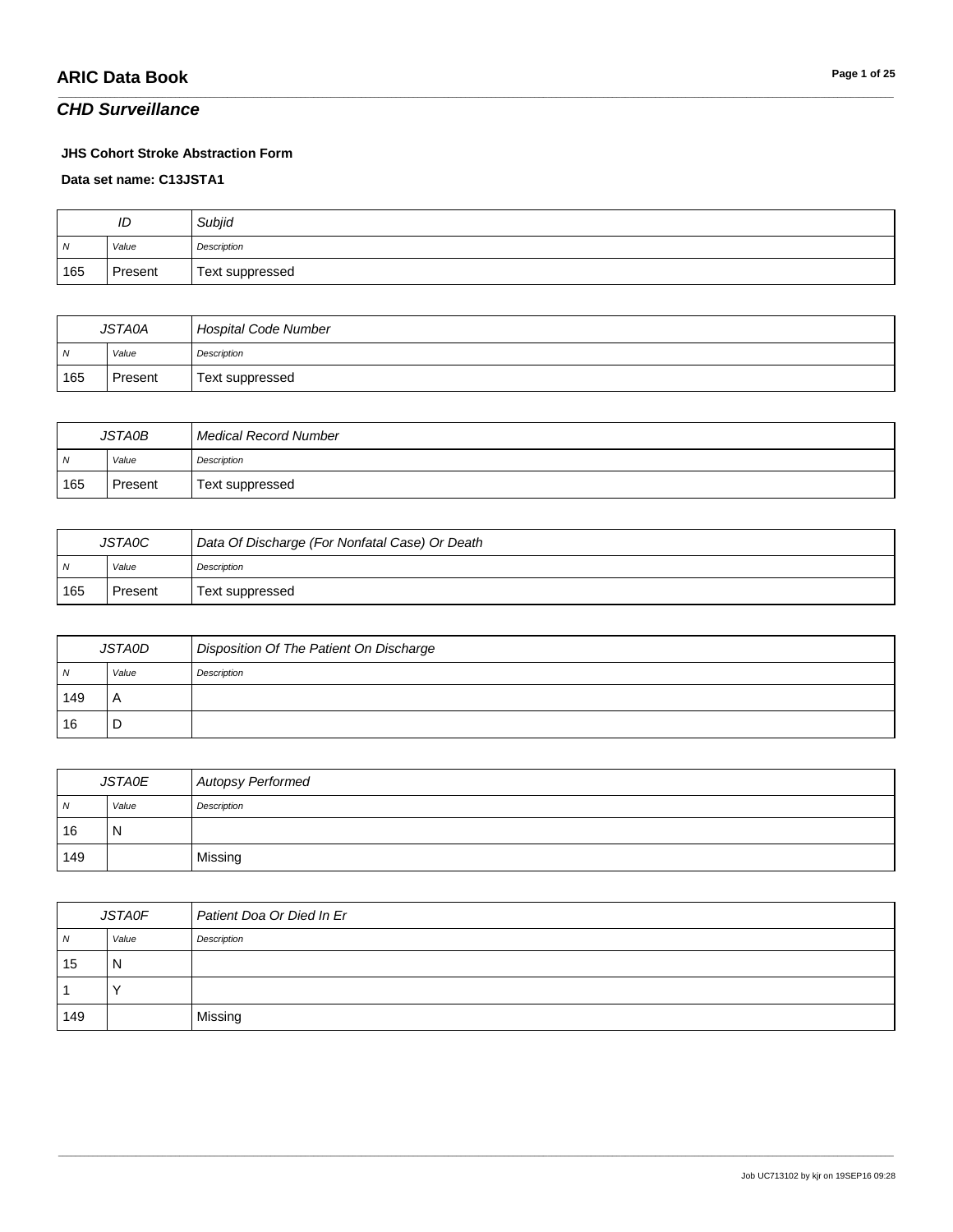# **ARIC Data Book Page 2 of 25**

#### *CHD Surveillance*

| JSTA10 |       | Surgical Evacuation Of A Hematoma |
|--------|-------|-----------------------------------|
| N      | Value | Description                       |
| 139    | N     |                                   |
| 4      |       |                                   |
| 22     |       | Missing                           |

\_\_\_\_\_\_\_\_\_\_\_\_\_\_\_\_\_\_\_\_\_\_\_\_\_\_\_\_\_\_\_\_\_\_\_\_\_\_\_\_\_\_\_\_\_\_\_\_\_\_\_\_\_\_\_\_\_\_\_\_\_\_\_\_\_\_\_\_\_\_\_\_\_\_\_\_\_\_\_\_\_\_\_\_\_\_\_\_\_\_\_\_\_\_\_\_\_\_\_\_\_\_\_\_\_\_\_\_\_\_\_\_\_\_\_\_\_\_\_\_\_\_\_\_\_\_\_\_\_\_\_\_\_\_\_\_\_\_\_\_\_\_\_\_\_\_\_\_\_\_\_\_\_\_\_\_\_\_\_\_\_\_\_\_\_\_\_\_\_\_\_\_\_\_\_\_\_\_\_\_\_\_\_\_\_\_\_\_\_\_\_\_\_

| JSTA11         |       | Thrombolytic Therapy |
|----------------|-------|----------------------|
| $\overline{N}$ | Value | Description          |
| 137            | N     |                      |
| 16             |       |                      |
| 22             |       | Missing              |

| JSTA11A |           | Tpa         |
|---------|-----------|-------------|
| N       | Value     | Description |
| 140     | N         |             |
| 3       | $\lambda$ |             |
| 22      |           | Missing     |

| JSTA11B        |         | <b>Specify Other</b> |
|----------------|---------|----------------------|
| $\overline{N}$ | Value   | Description          |
| 64             | Present | Text suppressed      |
| 101            |         | Missing              |

| JSTA11C |       | Did Therapy Precede Neurologic Deficit |
|---------|-------|----------------------------------------|
| N       | Value | Description                            |
| -27     | $=$   |                                        |
| 114     | N     |                                        |
|         |       |                                        |
| 23      |       | Missing                                |

| JSTA11D |       | Number Of Times Therapy Was Administered |
|---------|-------|------------------------------------------|
| N       | Value | Description                              |
| 4       | 001   |                                          |
|         | 002   |                                          |
| 75      | $==$  |                                          |
| 85      |       | Missing                                  |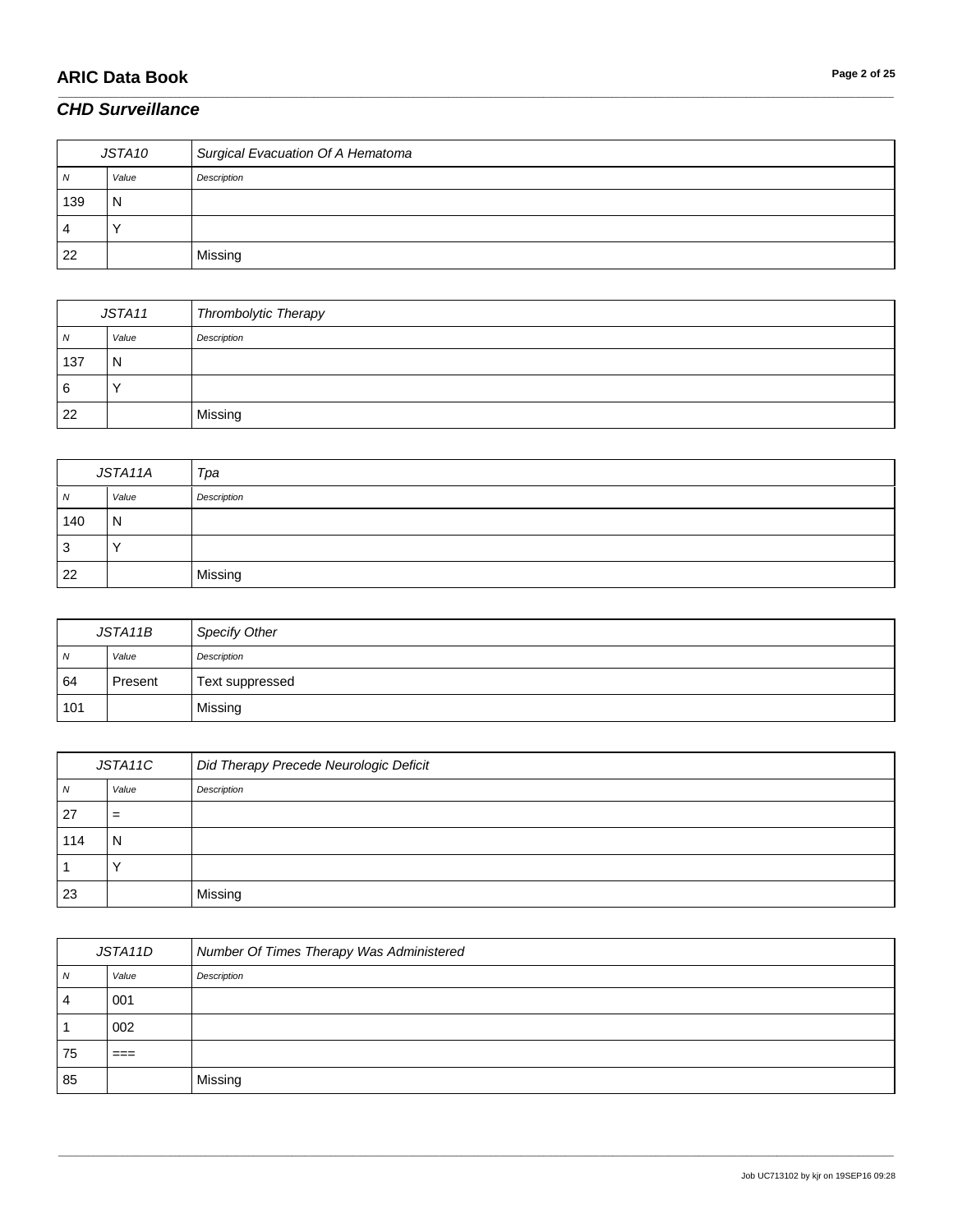# **ARIC Data Book Page 3 of 25**

#### *CHD Surveillance*

| JSTA12 |              | Coronary Artery Bypass Surgery (Cabg) |
|--------|--------------|---------------------------------------|
| 7V     | Value        | Description                           |
|        | $=$          |                                       |
| 139    | N            |                                       |
|        | $\checkmark$ |                                       |
| 23     |              | Missing                               |

\_\_\_\_\_\_\_\_\_\_\_\_\_\_\_\_\_\_\_\_\_\_\_\_\_\_\_\_\_\_\_\_\_\_\_\_\_\_\_\_\_\_\_\_\_\_\_\_\_\_\_\_\_\_\_\_\_\_\_\_\_\_\_\_\_\_\_\_\_\_\_\_\_\_\_\_\_\_\_\_\_\_\_\_\_\_\_\_\_\_\_\_\_\_\_\_\_\_\_\_\_\_\_\_\_\_\_\_\_\_\_\_\_\_\_\_\_\_\_\_\_\_\_\_\_\_\_\_\_\_\_\_\_\_\_\_\_\_\_\_\_\_\_\_\_\_\_\_\_\_\_\_\_\_\_\_\_\_\_\_\_\_\_\_\_\_\_\_\_\_\_\_\_\_\_\_\_\_\_\_\_\_\_\_\_\_\_\_\_\_\_\_\_

| JSTA12A |       | Did Cabg Precede Neurological Deficit |
|---------|-------|---------------------------------------|
| ΙV      | Value | Description                           |
|         | =     |                                       |
| 137     | N     |                                       |
|         |       |                                       |
| 24      |       | Missing                               |

| JSTA13       |       | Was Other Procedure/Surgical Intervention Done |
|--------------|-------|------------------------------------------------|
| $\mathbf{v}$ | Value | Description                                    |
| 134          | N     |                                                |
| 8            |       |                                                |
| 23           |       | Missing                                        |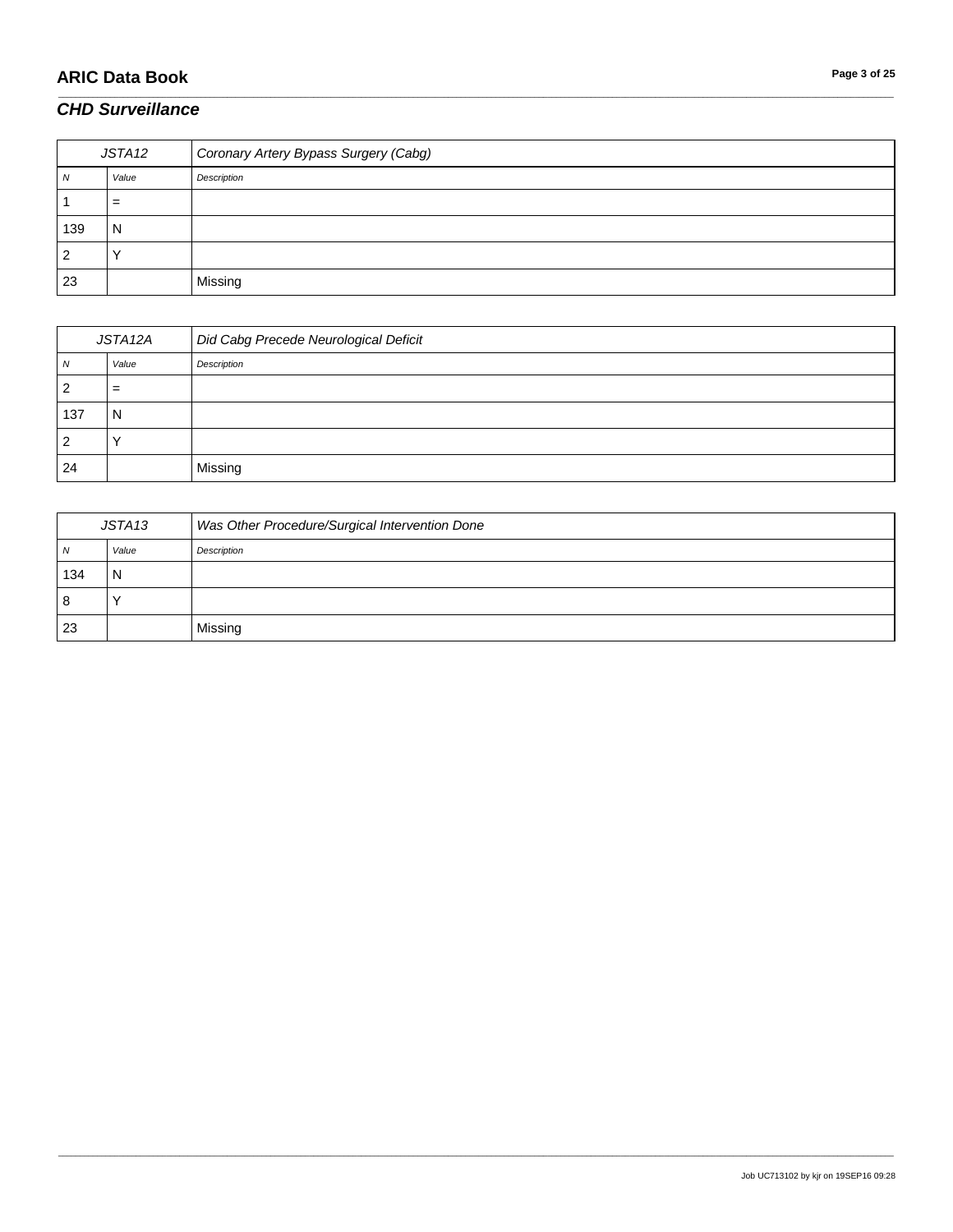# **ARIC Data Book Page 4 of 25**

#### *CHD Surveillance*

| JSTA13A      |                                                                                                                          | Specify Other Procedure/Surgical Intervention Done |
|--------------|--------------------------------------------------------------------------------------------------------------------------|----------------------------------------------------|
| ${\cal N}$   | Value                                                                                                                    | Description                                        |
| $\mathbf{1}$ | <b>CHEST</b><br><b>TUBE</b><br><b>PLACEMEN</b><br>T FOR<br><b>RIGHT</b><br>PNEUMOT<br><b>HORAX</b>                       |                                                    |
| $\mathbf{1}$ | <b>COLONOS</b><br>COPY                                                                                                   |                                                    |
| $\mathbf{1}$ | <b>CRANIOTO</b><br><b>MY</b>                                                                                             |                                                    |
| 1            | <b>EMERGEN</b><br>Τ<br>CEREBRAL<br><b>REVASCUL</b><br><b>ARIZATION</b><br><b>MERCI</b><br><b>CLOT</b><br><b>RETRIEVA</b> |                                                    |
| $\mathbf{1}$ | <b>ENDOTRA</b><br>CHEAL<br><b>INTUBATIO</b><br>${\sf N}$                                                                 |                                                    |
| $\mathbf{1}$ | <b>HEART</b><br>CATH                                                                                                     |                                                    |
| 1            | <b>STENT</b>                                                                                                             |                                                    |
| 1            | <b>TRACHEOS</b><br><b>TOMY</b>                                                                                           |                                                    |
| 157          |                                                                                                                          | Missing                                            |

\_\_\_\_\_\_\_\_\_\_\_\_\_\_\_\_\_\_\_\_\_\_\_\_\_\_\_\_\_\_\_\_\_\_\_\_\_\_\_\_\_\_\_\_\_\_\_\_\_\_\_\_\_\_\_\_\_\_\_\_\_\_\_\_\_\_\_\_\_\_\_\_\_\_\_\_\_\_\_\_\_\_\_\_\_\_\_\_\_\_\_\_\_\_\_\_\_\_\_\_\_\_\_\_\_\_\_\_\_\_\_\_\_\_\_\_\_\_\_\_\_\_\_\_\_\_\_\_\_\_\_\_\_\_\_\_\_\_\_\_\_\_\_\_\_\_\_\_\_\_\_\_\_\_\_\_\_\_\_\_\_\_\_\_\_\_\_\_\_\_\_\_\_\_\_\_\_\_\_\_\_\_\_\_\_\_\_\_\_\_\_\_\_

| JSTA14 |       | Stroke Course/Outcome Hospital Care: Respirator/Mechanical Ventilation |
|--------|-------|------------------------------------------------------------------------|
| N      | Value | Description                                                            |
| 130    | N     |                                                                        |
| 13     |       |                                                                        |
| 22     |       | Missing                                                                |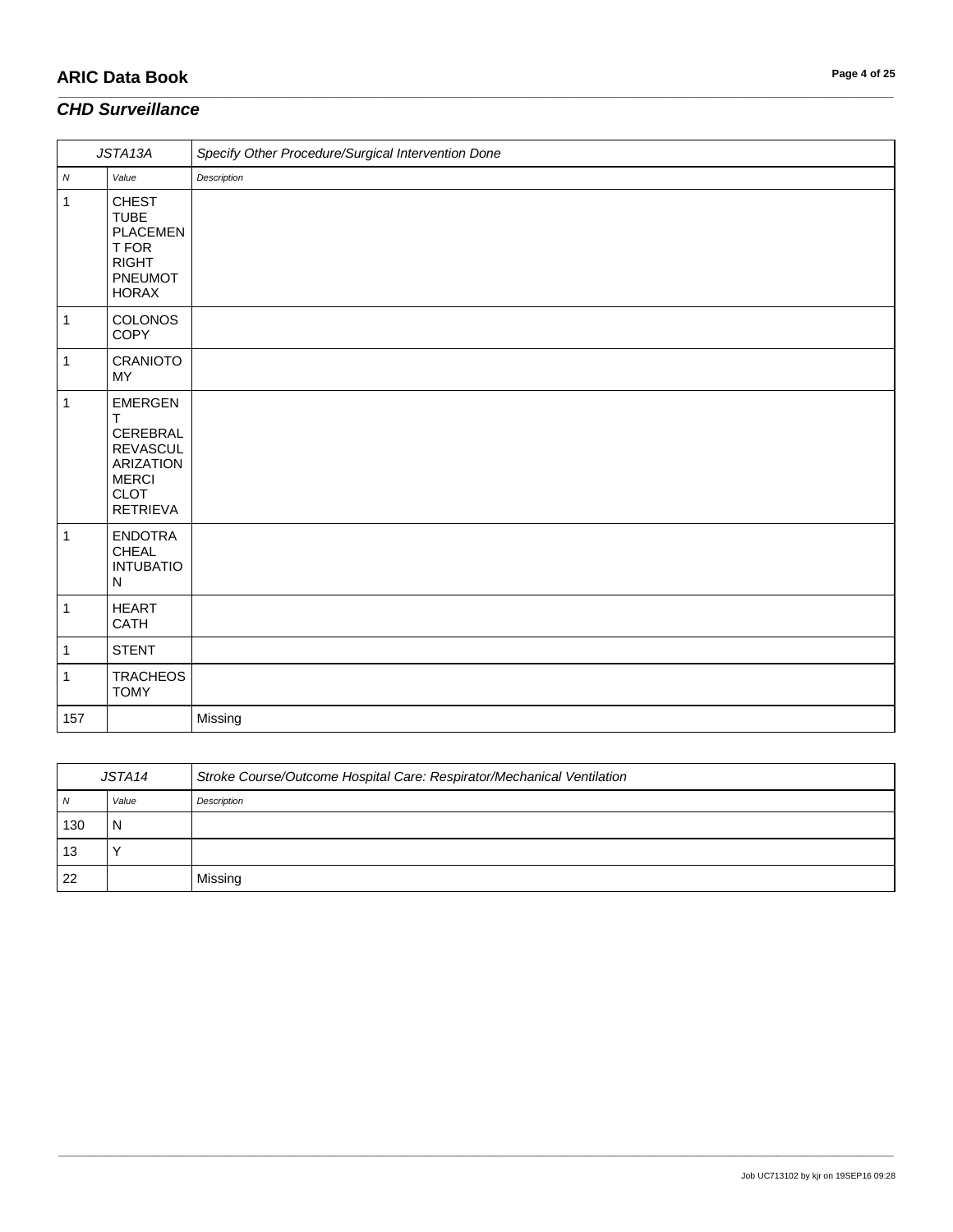# **ARIC Data Book Page 5 of 25**

#### *CHD Surveillance*

| JSTA14A    |            | Stroke Course/Outcome Hospital Care: Date Of Respirator/Mechanical Ventilation |
|------------|------------|--------------------------------------------------------------------------------|
| ${\cal N}$ | Value      | Description                                                                    |
| 1          | 01/01/2012 |                                                                                |
| 1          | 01/04/2008 |                                                                                |
| 1          | 01/12/2006 |                                                                                |
| 1          | 02/07/2004 |                                                                                |
| 1          | 02/19/2005 |                                                                                |
| 1          | 03/15/2008 |                                                                                |
| 1          | 04/03/2004 |                                                                                |
| 1          | 06/04/2011 |                                                                                |
| 1          | 06/26/2009 |                                                                                |
|            | 07/15/2011 |                                                                                |
| 1          | 08/26/2010 |                                                                                |
| 1          | 08/28/2002 |                                                                                |
| 1          | 09/02/2004 |                                                                                |
| 152        |            | Missing                                                                        |

\_\_\_\_\_\_\_\_\_\_\_\_\_\_\_\_\_\_\_\_\_\_\_\_\_\_\_\_\_\_\_\_\_\_\_\_\_\_\_\_\_\_\_\_\_\_\_\_\_\_\_\_\_\_\_\_\_\_\_\_\_\_\_\_\_\_\_\_\_\_\_\_\_\_\_\_\_\_\_\_\_\_\_\_\_\_\_\_\_\_\_\_\_\_\_\_\_\_\_\_\_\_\_\_\_\_\_\_\_\_\_\_\_\_\_\_\_\_\_\_\_\_\_\_\_\_\_\_\_\_\_\_\_\_\_\_\_\_\_\_\_\_\_\_\_\_\_\_\_\_\_\_\_\_\_\_\_\_\_\_\_\_\_\_\_\_\_\_\_\_\_\_\_\_\_\_\_\_\_\_\_\_\_\_\_\_\_\_\_\_\_\_\_

| JSTA15 |       | Stroke Course/Outcome Hospital Care: Were Other Procedure/Surgical Interventions Done |
|--------|-------|---------------------------------------------------------------------------------------|
| N      | Value | Description                                                                           |
| 139    | N     |                                                                                       |
|        |       |                                                                                       |
| 3      |       |                                                                                       |
| 22     |       | Missing                                                                               |

| JSTA15A |            | Stroke Course/Outcome Hospital Care: Date Other Procedure/Surgical Interventions Done |
|---------|------------|---------------------------------------------------------------------------------------|
| N       | Value      | Description                                                                           |
|         | 03/08/2005 |                                                                                       |
|         | 07/14/2009 |                                                                                       |
|         | 07/17/2012 |                                                                                       |
| 162     |            | Missing                                                                               |

| JSTA16 |       | Stroke Course/Outcome Hospital Care: Nasogastric Tube |
|--------|-------|-------------------------------------------------------|
| N      | Value | Description                                           |
| 136    | N     |                                                       |
| 6      |       |                                                       |
| 23     |       | Missing                                               |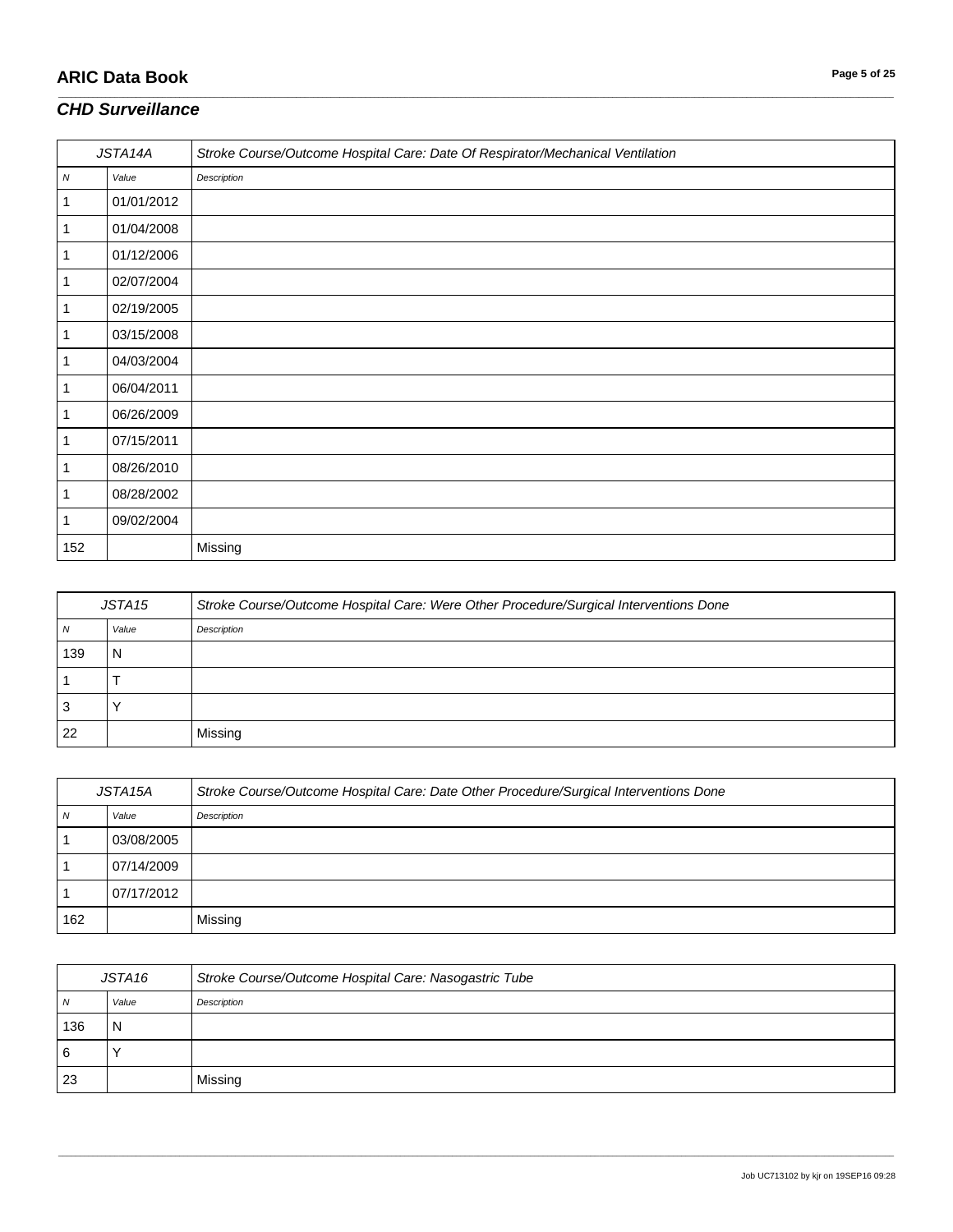# **ARIC Data Book Page 6 of 25**

#### *CHD Surveillance*

| JSTA16A |                         | Stroke Course/Outcome Hospital Care: Date Of Nasogastric Tube |
|---------|-------------------------|---------------------------------------------------------------|
| N       | Value                   | Description                                                   |
|         | 01/12/2006              |                                                               |
|         | 02/19/2005              |                                                               |
|         | 03/19/2008              |                                                               |
|         | 06/04/2011              |                                                               |
|         | 09/02/2004              |                                                               |
|         | ----------<br>_________ |                                                               |
|         | $=$                     |                                                               |
| 159     |                         | Missing                                                       |

\_\_\_\_\_\_\_\_\_\_\_\_\_\_\_\_\_\_\_\_\_\_\_\_\_\_\_\_\_\_\_\_\_\_\_\_\_\_\_\_\_\_\_\_\_\_\_\_\_\_\_\_\_\_\_\_\_\_\_\_\_\_\_\_\_\_\_\_\_\_\_\_\_\_\_\_\_\_\_\_\_\_\_\_\_\_\_\_\_\_\_\_\_\_\_\_\_\_\_\_\_\_\_\_\_\_\_\_\_\_\_\_\_\_\_\_\_\_\_\_\_\_\_\_\_\_\_\_\_\_\_\_\_\_\_\_\_\_\_\_\_\_\_\_\_\_\_\_\_\_\_\_\_\_\_\_\_\_\_\_\_\_\_\_\_\_\_\_\_\_\_\_\_\_\_\_\_\_\_\_\_\_\_\_\_\_\_\_\_\_\_\_\_

| JSTA <sub>17</sub> |       | Stroke Course/Outcome Hospital Care: Respiratory Physical Therapy |
|--------------------|-------|-------------------------------------------------------------------|
| N                  | Value | Description                                                       |
| 115                |       |                                                                   |
| 28                 |       |                                                                   |
| 22                 |       | Missina                                                           |

| JSTA17A |         | Stroke Course/Outcome Hospital Care: Date Of Respiratory Physical Therapy |
|---------|---------|---------------------------------------------------------------------------|
| N       | Value   | Description                                                               |
| 28      | Present | Text suppressed                                                           |
| . 137   |         | Missing                                                                   |

| JSTA18 |       | Stroke Course/Outcome Hospital Care: Neurological Consultation |
|--------|-------|----------------------------------------------------------------|
| N      | Value | Description                                                    |
| 33     | N     |                                                                |
| 2      |       |                                                                |
| 108    |       |                                                                |
| 22     |       | Missing                                                        |

| JSTA18A |         | Stroke Course/Outcome Hospital Care: Date Of Neurological Consultation |
|---------|---------|------------------------------------------------------------------------|
| N       | Value   | Description                                                            |
| 108     | Present | Text suppressed                                                        |
| 57      |         | Missing                                                                |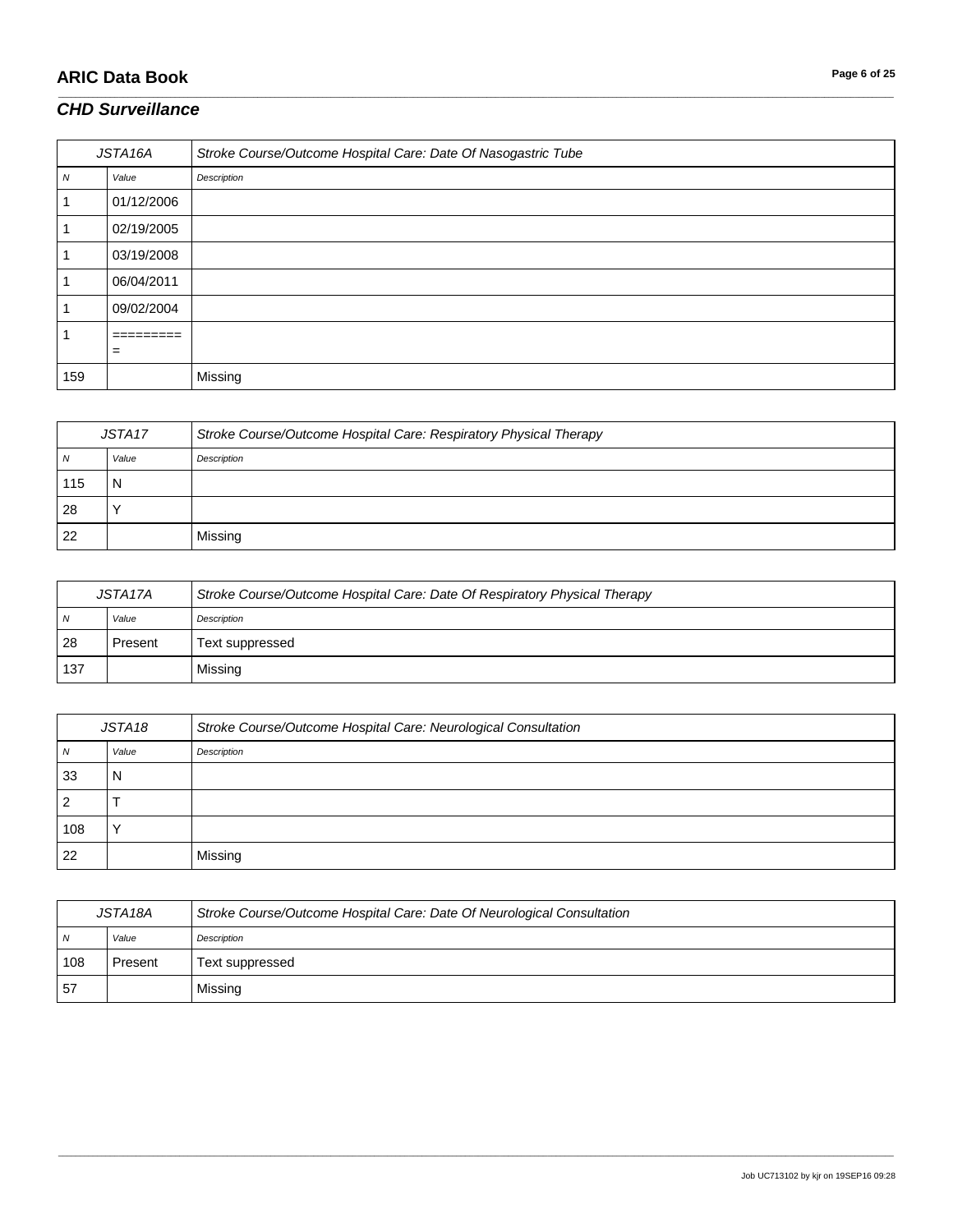# **ARIC Data Book Page 7 of 25**

# *CHD Surveillance*

| JSTA19 |       | Stroke Course/Outcome Hospital Care: Cardiological Consultation |
|--------|-------|-----------------------------------------------------------------|
|        | Value | Description                                                     |
| 100    | N     |                                                                 |
| 4      |       |                                                                 |
| 39     |       |                                                                 |
| 22     |       | Missing                                                         |

\_\_\_\_\_\_\_\_\_\_\_\_\_\_\_\_\_\_\_\_\_\_\_\_\_\_\_\_\_\_\_\_\_\_\_\_\_\_\_\_\_\_\_\_\_\_\_\_\_\_\_\_\_\_\_\_\_\_\_\_\_\_\_\_\_\_\_\_\_\_\_\_\_\_\_\_\_\_\_\_\_\_\_\_\_\_\_\_\_\_\_\_\_\_\_\_\_\_\_\_\_\_\_\_\_\_\_\_\_\_\_\_\_\_\_\_\_\_\_\_\_\_\_\_\_\_\_\_\_\_\_\_\_\_\_\_\_\_\_\_\_\_\_\_\_\_\_\_\_\_\_\_\_\_\_\_\_\_\_\_\_\_\_\_\_\_\_\_\_\_\_\_\_\_\_\_\_\_\_\_\_\_\_\_\_\_\_\_\_\_\_\_\_

| JSTA19A |         | Stroke Course/Outcome Hospital Care: Date Of Cardiological Consultation |
|---------|---------|-------------------------------------------------------------------------|
| N.      | Value   | Description                                                             |
| 39      | Present | Text suppressed                                                         |
| 126     |         | Missing                                                                 |

| JSTA1A |       | Physician's Diagnosis: Ischemic Stroke |
|--------|-------|----------------------------------------|
| N      | Value | Description                            |
| 8      | D     |                                        |
| 69     | N     |                                        |
| 88     |       |                                        |

| JSTA1B |       | Physician's Diagnosis: Hemorrhagic Stroke |
|--------|-------|-------------------------------------------|
| N      | Value | Description                               |
| 8      | υ     |                                           |
| 133    | N     |                                           |
| 24     |       |                                           |

| JSTA1C       |           | Physician's Diagnosis: No Stroke |
|--------------|-----------|----------------------------------|
| N            | Value     | Description                      |
| <sub>5</sub> | D         |                                  |
| 136          | N         |                                  |
| 24           | $\lambda$ |                                  |

| JSTA1D   |           | Physician's Diagnosis: Uncertain |
|----------|-----------|----------------------------------|
| <b>N</b> | Value     | Description                      |
|          | D         |                                  |
| 117      | N         |                                  |
| 25       | $\lambda$ |                                  |
| 22       |           | Missing                          |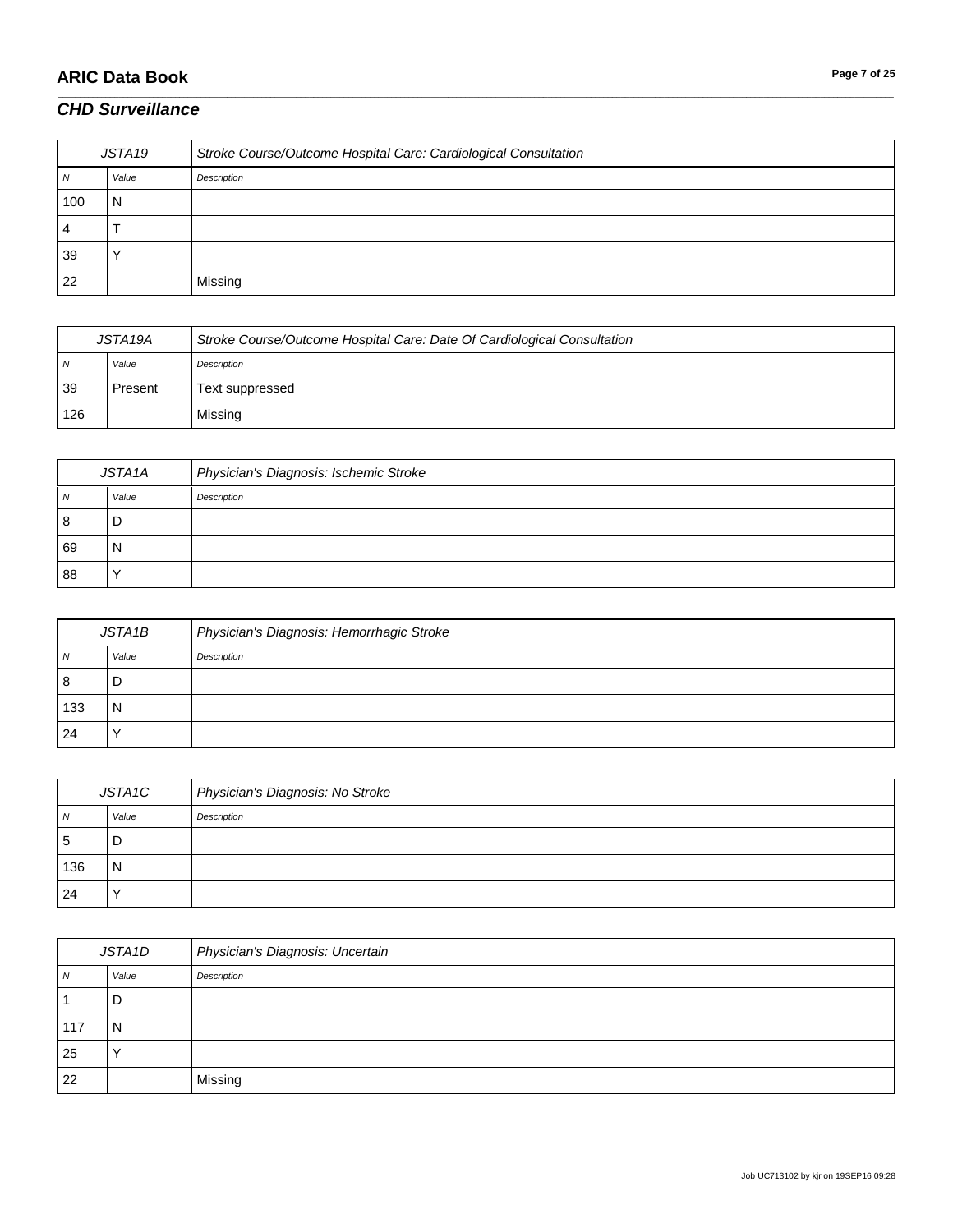# **ARIC Data Book Page 8 of 25**

#### *CHD Surveillance*

| JSTA20       |       | Stroke Course/Outcome Hospital Care: Dietary/Nutritional Consultation |
|--------------|-------|-----------------------------------------------------------------------|
| N            | Value | Description                                                           |
| 74           |       |                                                                       |
| <sub>5</sub> |       |                                                                       |
| 64           |       |                                                                       |
| 22           |       | Missing                                                               |

\_\_\_\_\_\_\_\_\_\_\_\_\_\_\_\_\_\_\_\_\_\_\_\_\_\_\_\_\_\_\_\_\_\_\_\_\_\_\_\_\_\_\_\_\_\_\_\_\_\_\_\_\_\_\_\_\_\_\_\_\_\_\_\_\_\_\_\_\_\_\_\_\_\_\_\_\_\_\_\_\_\_\_\_\_\_\_\_\_\_\_\_\_\_\_\_\_\_\_\_\_\_\_\_\_\_\_\_\_\_\_\_\_\_\_\_\_\_\_\_\_\_\_\_\_\_\_\_\_\_\_\_\_\_\_\_\_\_\_\_\_\_\_\_\_\_\_\_\_\_\_\_\_\_\_\_\_\_\_\_\_\_\_\_\_\_\_\_\_\_\_\_\_\_\_\_\_\_\_\_\_\_\_\_\_\_\_\_\_\_\_\_\_

| JSTA20A |         | Stroke Course/Outcome Hospital Care: Date Of Dietary/Nutritional Consultation |
|---------|---------|-------------------------------------------------------------------------------|
| N       | Value   | Description                                                                   |
| 64      | Present | Text suppressed                                                               |
| 101     |         | Missing                                                                       |

| JSTA21 |           | <b>Question Removed</b> |
|--------|-----------|-------------------------|
| N      | Value     | Description             |
| 50     | N         |                         |
| 48     |           |                         |
| 45     | $\lambda$ |                         |
| 22     |           | Missing                 |

| JSTA21A        |         | <b>Question Removed</b> |
|----------------|---------|-------------------------|
| $\overline{N}$ | Value   | Description             |
| 45             | Present | Text suppressed         |
| 120            |         | Missing                 |

| JSTA22 |       | <b>Status For Physical Therapy</b> |
|--------|-------|------------------------------------|
| N      | Value | Description                        |
| 67     | A     |                                    |
| 23     | B     |                                    |
| 43     | C     |                                    |
| 10     | D     |                                    |
| 22     |       | Missing                            |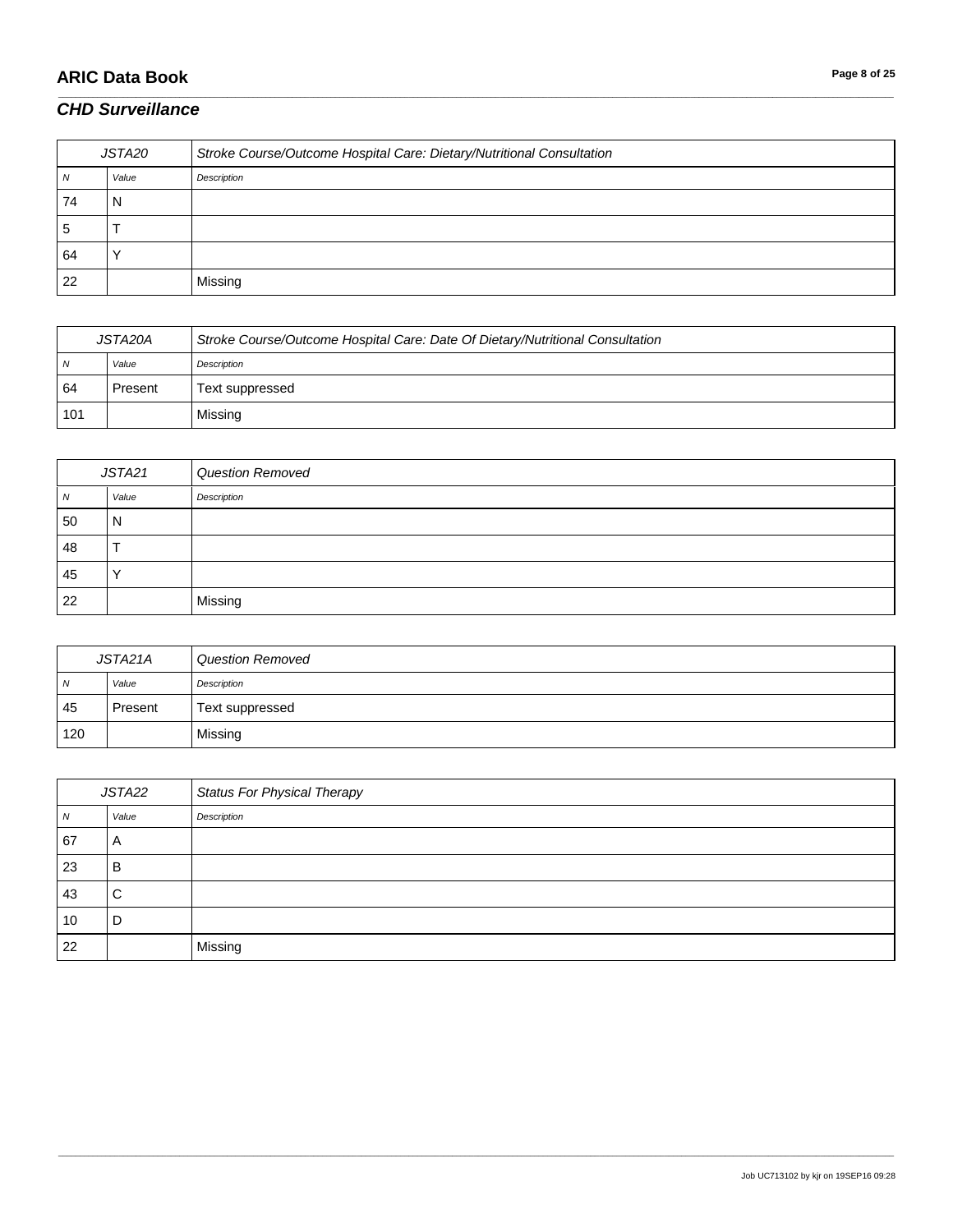# **ARIC Data Book Page 9 of 25**

#### *CHD Surveillance*

| JSTA23 |       | <b>Status For Occupational Therapy</b> |
|--------|-------|----------------------------------------|
| IV.    | Value | Description                            |
| 53     | A     |                                        |
| 27     | в     |                                        |
| 54     | С     |                                        |
| 9      | D     |                                        |
| 22     |       | Missing                                |

\_\_\_\_\_\_\_\_\_\_\_\_\_\_\_\_\_\_\_\_\_\_\_\_\_\_\_\_\_\_\_\_\_\_\_\_\_\_\_\_\_\_\_\_\_\_\_\_\_\_\_\_\_\_\_\_\_\_\_\_\_\_\_\_\_\_\_\_\_\_\_\_\_\_\_\_\_\_\_\_\_\_\_\_\_\_\_\_\_\_\_\_\_\_\_\_\_\_\_\_\_\_\_\_\_\_\_\_\_\_\_\_\_\_\_\_\_\_\_\_\_\_\_\_\_\_\_\_\_\_\_\_\_\_\_\_\_\_\_\_\_\_\_\_\_\_\_\_\_\_\_\_\_\_\_\_\_\_\_\_\_\_\_\_\_\_\_\_\_\_\_\_\_\_\_\_\_\_\_\_\_\_\_\_\_\_\_\_\_\_\_\_\_

| JSTA24 |       | <b>Status For Speech Therapy</b> |
|--------|-------|----------------------------------|
| ΙV     | Value | Description                      |
| 32     | A     |                                  |
| 28     | В     |                                  |
| 74     | С     |                                  |
| 9      | D     |                                  |
| 22     |       | Missing                          |

| JSTA25 |       | New Conditions After Stroke: Brain Edema |
|--------|-------|------------------------------------------|
| N      | Value | Description                              |
| 137    | N     |                                          |
| 6      |       |                                          |
| 22     |       | Missino                                  |

| JSTA25A          |            | New Conditions After Stroke: Date Brain Edema First Documented |
|------------------|------------|----------------------------------------------------------------|
| $\boldsymbol{N}$ | Value      | Description                                                    |
|                  | 01/13/2011 |                                                                |
|                  | 02/22/2011 |                                                                |
|                  | 04/20/2011 |                                                                |
|                  | 06/10/2007 |                                                                |
|                  | 10/17/2011 |                                                                |
|                  | 12/31/2011 |                                                                |
| 159              |            | Missing                                                        |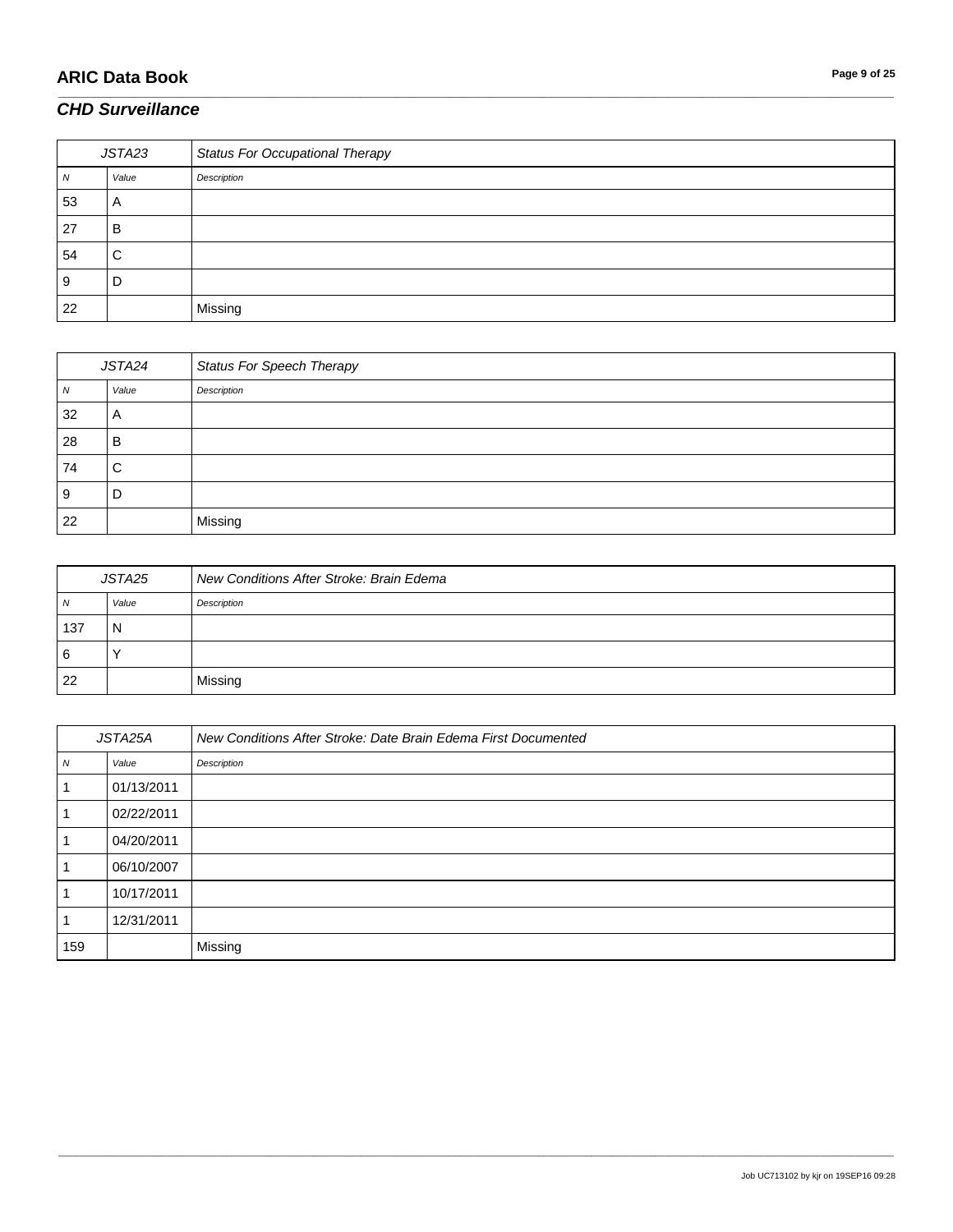## **ARIC Data Book Page 10 of 25**

### *CHD Surveillance*

| JSTA26 |       | New Conditions After Stroke: Hemorrhagic Transformation Of Brain Infarction |
|--------|-------|-----------------------------------------------------------------------------|
| N      | Value | Description                                                                 |
| 135    |       |                                                                             |
|        |       |                                                                             |
|        |       |                                                                             |
| 22     |       | Missing                                                                     |

\_\_\_\_\_\_\_\_\_\_\_\_\_\_\_\_\_\_\_\_\_\_\_\_\_\_\_\_\_\_\_\_\_\_\_\_\_\_\_\_\_\_\_\_\_\_\_\_\_\_\_\_\_\_\_\_\_\_\_\_\_\_\_\_\_\_\_\_\_\_\_\_\_\_\_\_\_\_\_\_\_\_\_\_\_\_\_\_\_\_\_\_\_\_\_\_\_\_\_\_\_\_\_\_\_\_\_\_\_\_\_\_\_\_\_\_\_\_\_\_\_\_\_\_\_\_\_\_\_\_\_\_\_\_\_\_\_\_\_\_\_\_\_\_\_\_\_\_\_\_\_\_\_\_\_\_\_\_\_\_\_\_\_\_\_\_\_\_\_\_\_\_\_\_\_\_\_\_\_\_\_\_\_\_\_\_\_\_\_\_\_\_\_

| JSTA26A          |            | New Conditions After Stroke: Date Hemorrhagic Transformation Of Brain Infarction First Documented |
|------------------|------------|---------------------------------------------------------------------------------------------------|
| $\boldsymbol{N}$ | Value      | Description                                                                                       |
|                  | 01/01/2006 |                                                                                                   |
|                  | 01/13/2011 |                                                                                                   |
|                  | 02/22/2011 |                                                                                                   |
|                  | 02/27/2006 |                                                                                                   |
|                  | 03/01/2005 |                                                                                                   |
|                  | 08/16/2012 |                                                                                                   |
|                  | 08/26/2010 |                                                                                                   |
| 158              |            | Missing                                                                                           |

| JSTA27 |       | New Conditions After Stroke: Increased Intracranial Pressure |
|--------|-------|--------------------------------------------------------------|
| Ν      | Value | Description                                                  |
| 138    | N     |                                                              |
|        |       |                                                              |
| 2      |       |                                                              |
| 22     |       | Missing                                                      |

| JSTA27A |            | New Conditions After Stroke: Date Increased Intracranial Pressure First Documented |
|---------|------------|------------------------------------------------------------------------------------|
| N       | Value      | Description                                                                        |
|         | 01/01/2006 |                                                                                    |
|         | 03/15/2008 |                                                                                    |
| 163     |            | Missing                                                                            |

| JSTA28 |       | <b>New Conditions After Stroke: Seizures</b> |
|--------|-------|----------------------------------------------|
| N      | Value | Description                                  |
| 139    | N     |                                              |
| 4      |       |                                              |
| 22     |       | Missing                                      |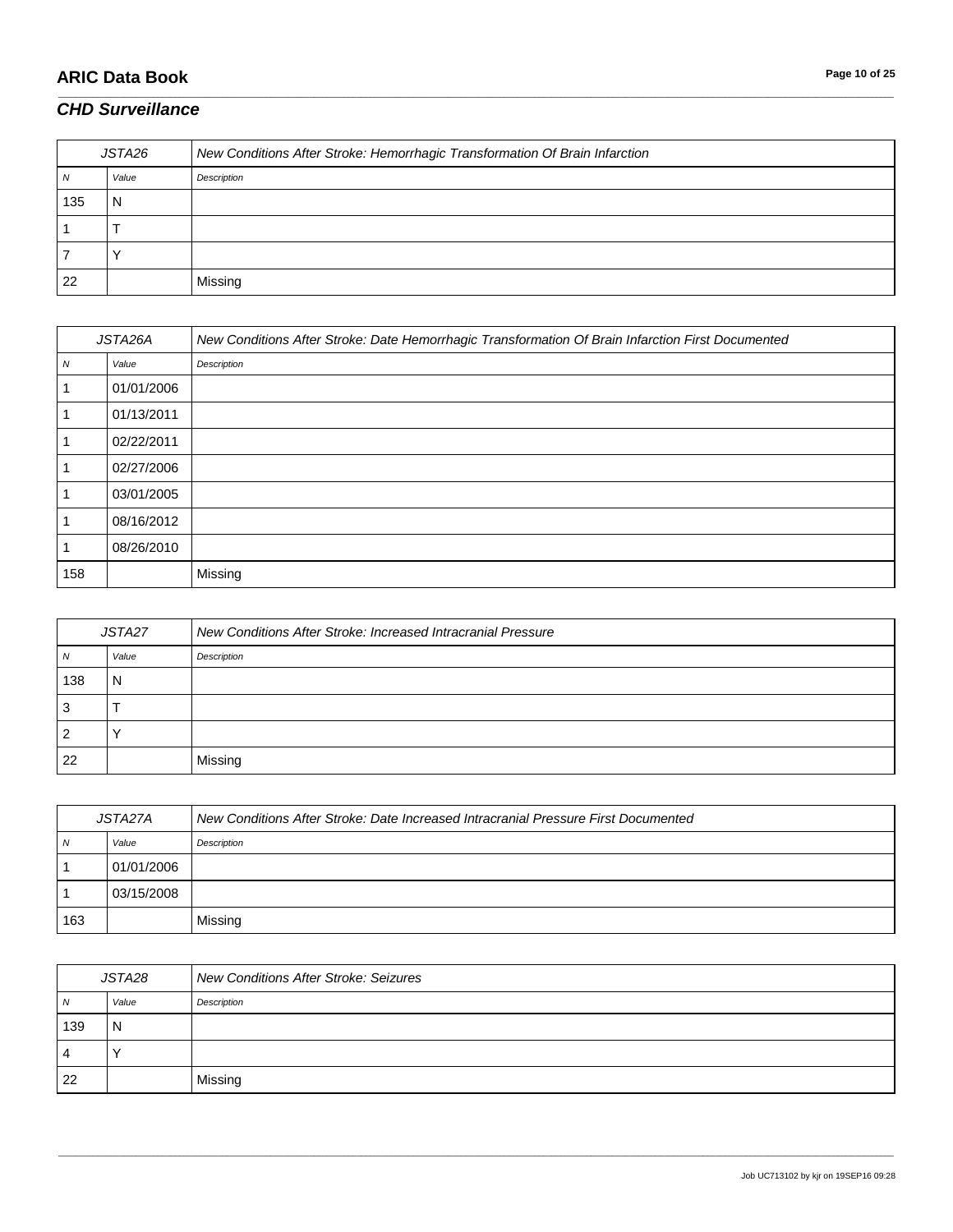# **ARIC Data Book Page 11 of 25**

#### *CHD Surveillance*

| JSTA28A |            | New Conditions After Stroke: Date Seizures First Documented |
|---------|------------|-------------------------------------------------------------|
| N       | Value      | Description                                                 |
|         | 03/15/2008 |                                                             |
|         | 03/29/2004 |                                                             |
|         | 06/26/2010 |                                                             |
|         | 07/04/2009 |                                                             |
| 161     |            | Missing                                                     |

\_\_\_\_\_\_\_\_\_\_\_\_\_\_\_\_\_\_\_\_\_\_\_\_\_\_\_\_\_\_\_\_\_\_\_\_\_\_\_\_\_\_\_\_\_\_\_\_\_\_\_\_\_\_\_\_\_\_\_\_\_\_\_\_\_\_\_\_\_\_\_\_\_\_\_\_\_\_\_\_\_\_\_\_\_\_\_\_\_\_\_\_\_\_\_\_\_\_\_\_\_\_\_\_\_\_\_\_\_\_\_\_\_\_\_\_\_\_\_\_\_\_\_\_\_\_\_\_\_\_\_\_\_\_\_\_\_\_\_\_\_\_\_\_\_\_\_\_\_\_\_\_\_\_\_\_\_\_\_\_\_\_\_\_\_\_\_\_\_\_\_\_\_\_\_\_\_\_\_\_\_\_\_\_\_\_\_\_\_\_\_\_\_

| JSTA29 |       | New Conditions After Stroke: Recurrent Stroke |
|--------|-------|-----------------------------------------------|
| N      | Value | Description                                   |
| .117   | N     |                                               |
| 26     |       |                                               |
| 22     |       | Missing                                       |

| JSTA29A          |                          | New Conditions After Stroke: Date Recurrent Stroke First Documented |
|------------------|--------------------------|---------------------------------------------------------------------|
| ${\cal N}$       | Value                    | Description                                                         |
| $\mathbf{1}$     | $01/\equiv 2006$         |                                                                     |
| $\mathbf{1}$     | $03/==/2009$             |                                                                     |
| $\mathbf{1}$     | $05/==/2003$             |                                                                     |
| $\mathbf{1}$     | 07/07/2009               |                                                                     |
| $\mathbf{1}$     | 07/16/2009               |                                                                     |
| $\mathbf{1}$     | 07/21/2012               |                                                                     |
| $\mathbf{1}$     | $11/==/2006$             |                                                                     |
| $\sqrt{2}$       | $==-/=-/1980$            |                                                                     |
| $\mathbf{1}$     | $=$ $=$ / $=$ $-$ / 1981 |                                                                     |
| $\mathbf{1}$     | $=$ $=$ / $=$ $-$ /1996  |                                                                     |
| $\sqrt{2}$       | $==/==/2003$             |                                                                     |
| $\mathbf{1}$     | $==/==/2005$             |                                                                     |
| $\sqrt{2}$       | $==-2006$                |                                                                     |
| $\mathbf{1}$     | $=$ $=$ / $=$ /2010      |                                                                     |
| $\boldsymbol{9}$ | =========<br>$=$         |                                                                     |
| 139              |                          | Missing                                                             |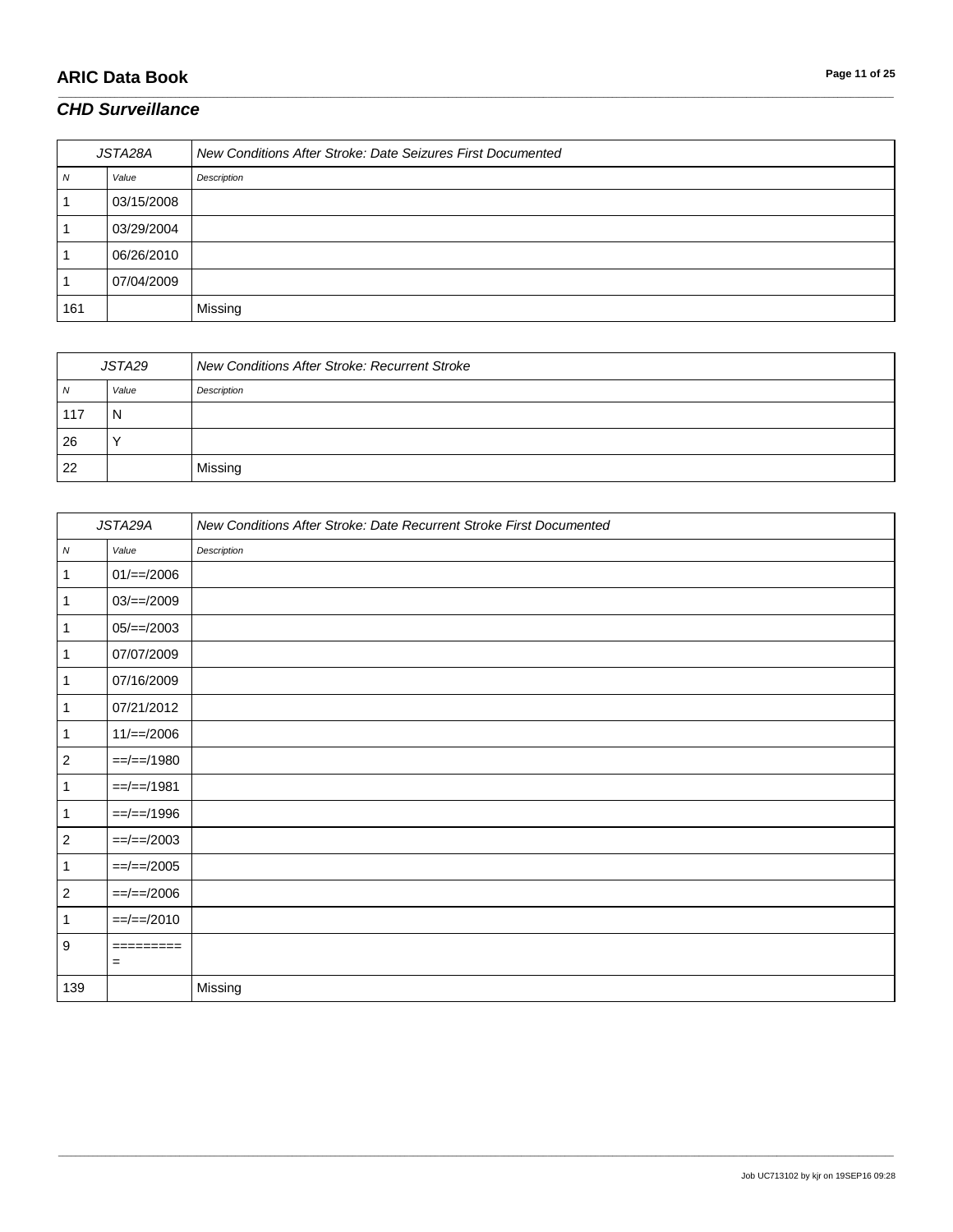# **ARIC Data Book Page 12 of 25**

#### *CHD Surveillance*

| JSTA2A |       | Medications Administered: Dexamethasone (Decadron/Solu-Medrol/Solu-Cortef) |
|--------|-------|----------------------------------------------------------------------------|
|        | Value | Description                                                                |
| 136    | N     |                                                                            |
|        |       |                                                                            |
| 6      |       |                                                                            |
| 22     |       | Missing                                                                    |

\_\_\_\_\_\_\_\_\_\_\_\_\_\_\_\_\_\_\_\_\_\_\_\_\_\_\_\_\_\_\_\_\_\_\_\_\_\_\_\_\_\_\_\_\_\_\_\_\_\_\_\_\_\_\_\_\_\_\_\_\_\_\_\_\_\_\_\_\_\_\_\_\_\_\_\_\_\_\_\_\_\_\_\_\_\_\_\_\_\_\_\_\_\_\_\_\_\_\_\_\_\_\_\_\_\_\_\_\_\_\_\_\_\_\_\_\_\_\_\_\_\_\_\_\_\_\_\_\_\_\_\_\_\_\_\_\_\_\_\_\_\_\_\_\_\_\_\_\_\_\_\_\_\_\_\_\_\_\_\_\_\_\_\_\_\_\_\_\_\_\_\_\_\_\_\_\_\_\_\_\_\_\_\_\_\_\_\_\_\_\_\_\_

| JSTA2B |       | Medications Administered: Coumarin Compounds (Warfarin/Coumadin/Dicumarol, Etc) |
|--------|-------|---------------------------------------------------------------------------------|
| ΙV     | Value | Description                                                                     |
| 105    | N     |                                                                                 |
|        |       |                                                                                 |
| 37     |       |                                                                                 |
| 22     |       | Missing                                                                         |

| JSTA2C |       | Medications Administered: Aspirin |
|--------|-------|-----------------------------------|
| N      | Value | Description                       |
| 68     | N     |                                   |
| 75     |       |                                   |
| 22     |       | Missing                           |

| JSTA2D |       | Medications Administered: Plavid (Copidogrel) |
|--------|-------|-----------------------------------------------|
| N      | Value | Description                                   |
| 106    | N     |                                               |
| 37     |       |                                               |
| 22     |       | Missing                                       |

| JSTA2E |       | Medications Administered: Ticlid (Ticlopidine) |
|--------|-------|------------------------------------------------|
| N      | Value | Description                                    |
| 143    | N     |                                                |
| 22     |       | Missing                                        |

| JSTA2F |       | Medications Administered: Low Dose Heparin |
|--------|-------|--------------------------------------------|
| N      | Value | Description                                |
| 117    | N     |                                            |
| 26     |       |                                            |
| -22    |       | Missing                                    |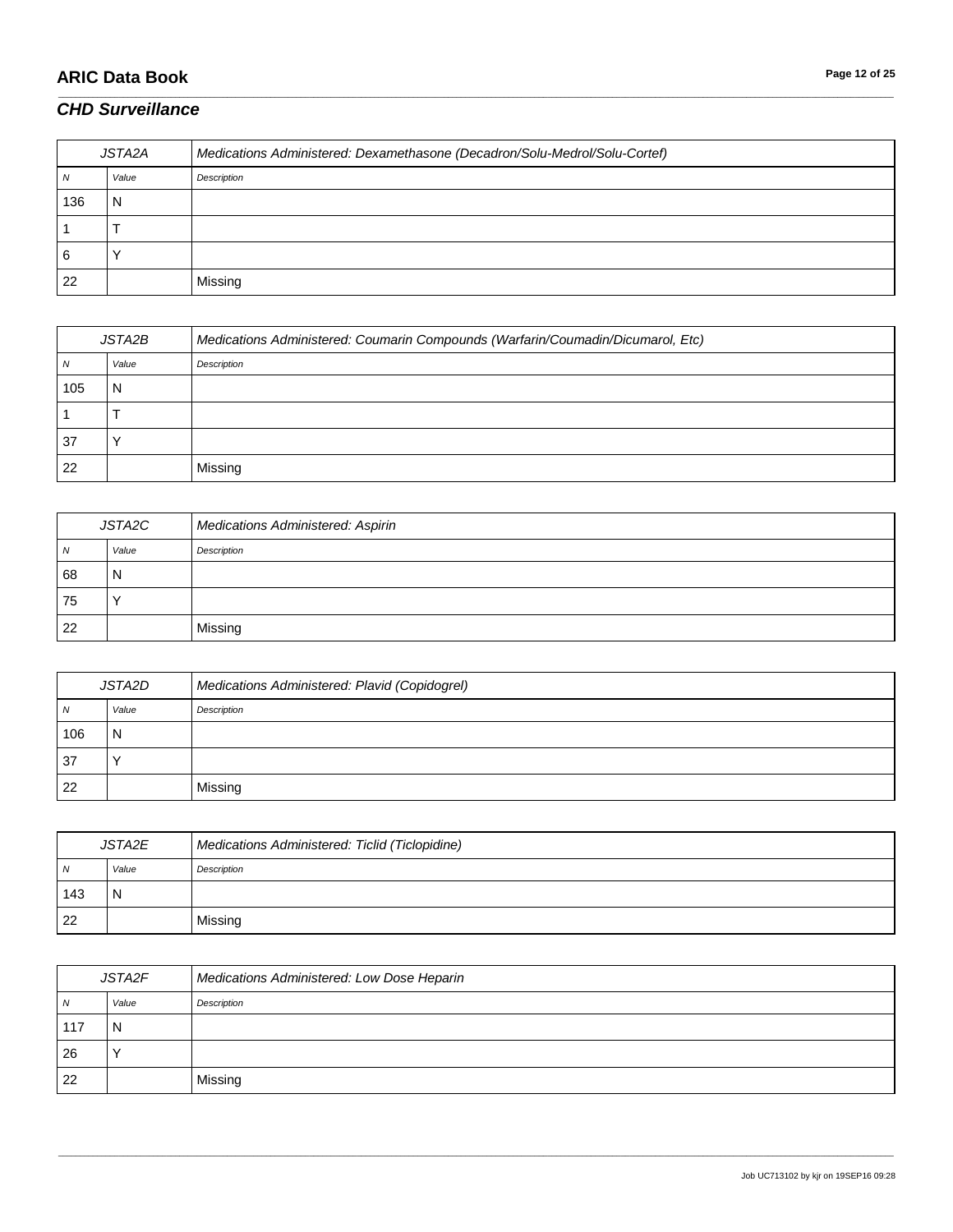# **ARIC Data Book Page 13 of 25**

### *CHD Surveillance*

| JSTA2G |         | Date When Low Dose Heparin Was Started |
|--------|---------|----------------------------------------|
| N      | Value   | Description                            |
| 26     | Present | Text suppressed                        |
| 139    |         | Missing                                |

\_\_\_\_\_\_\_\_\_\_\_\_\_\_\_\_\_\_\_\_\_\_\_\_\_\_\_\_\_\_\_\_\_\_\_\_\_\_\_\_\_\_\_\_\_\_\_\_\_\_\_\_\_\_\_\_\_\_\_\_\_\_\_\_\_\_\_\_\_\_\_\_\_\_\_\_\_\_\_\_\_\_\_\_\_\_\_\_\_\_\_\_\_\_\_\_\_\_\_\_\_\_\_\_\_\_\_\_\_\_\_\_\_\_\_\_\_\_\_\_\_\_\_\_\_\_\_\_\_\_\_\_\_\_\_\_\_\_\_\_\_\_\_\_\_\_\_\_\_\_\_\_\_\_\_\_\_\_\_\_\_\_\_\_\_\_\_\_\_\_\_\_\_\_\_\_\_\_\_\_\_\_\_\_\_\_\_\_\_\_\_\_\_

| <b>JSTA2H</b> |         | Time When Low Dose Haparin Was Started |
|---------------|---------|----------------------------------------|
| N             | Value   | Description                            |
| 26            | Present | Text suppressed                        |
| 139           |         | Missing                                |

| JSTA2I |       | Am Or Pm Low Dose Heparin Started |
|--------|-------|-----------------------------------|
| N      | Value | Description                       |
| 2      | $=$   |                                   |
| 10     | A     |                                   |
| 13     | D     |                                   |
| 140    |       | Missing                           |

| <b>JSTA2J</b> |         | Date When Low Dose Heparin Was Stopped |
|---------------|---------|----------------------------------------|
| N             | Value   | Description                            |
| 26            | Present | Text suppressed                        |
| 139           |         | Missing                                |

| <b>JSTA2K</b>  |         | Time When Low Dose Haparin Was Stopped |
|----------------|---------|----------------------------------------|
| $\overline{N}$ | Value   | Description                            |
| 27             | Present | Text suppressed                        |
| 138            |         | Missing                                |

| JSTA2L |              | Am Or Pm Low Dose Heparin Stopped |
|--------|--------------|-----------------------------------|
| N      | Value        | Description                       |
|        | =            |                                   |
| 8      | $\mathsf{H}$ |                                   |
|        |              |                                   |
| 139    |              | Missing                           |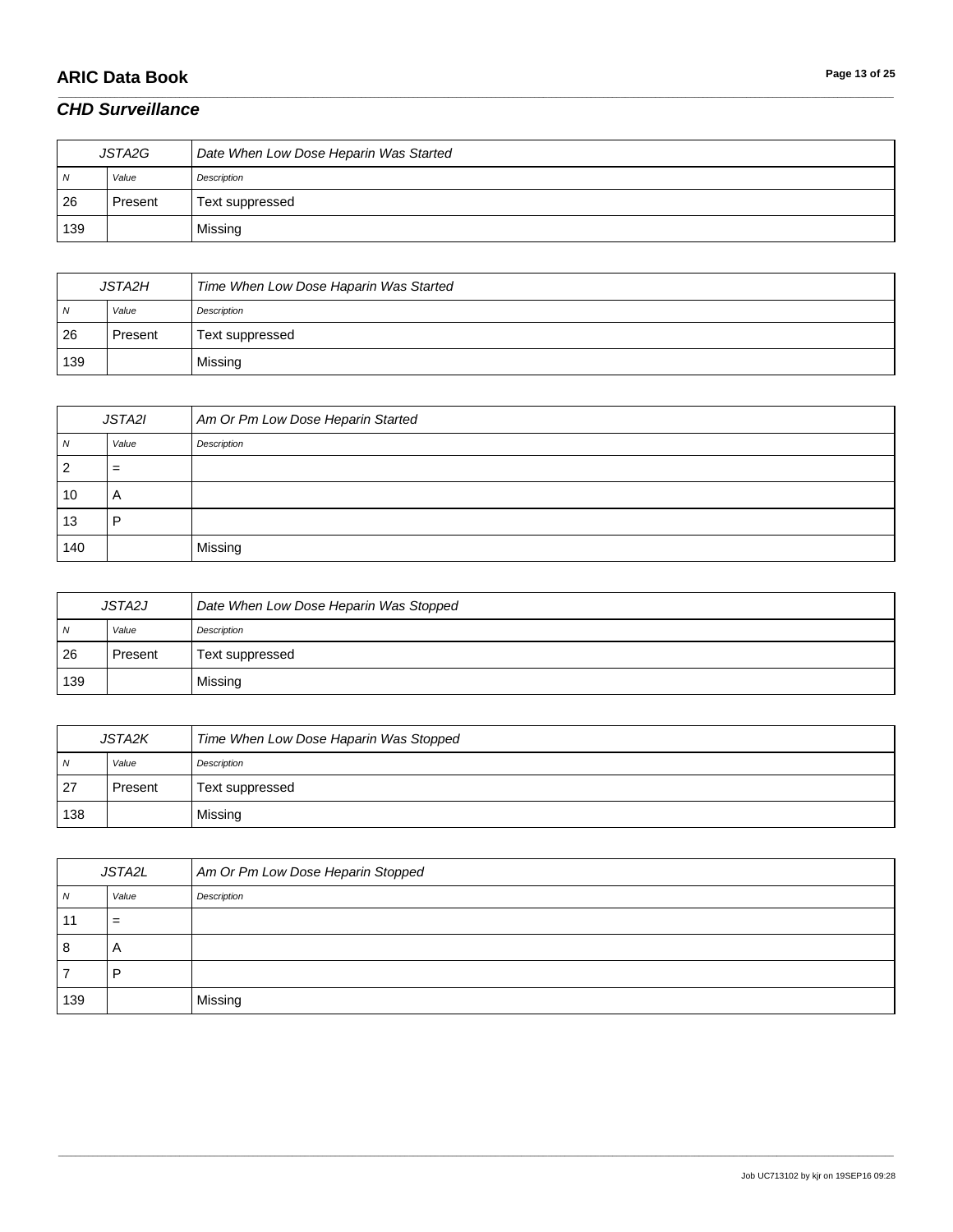# **ARIC Data Book Page 14 of 25**

### *CHD Surveillance*

| JSTA3 |       | Was High Dose Heparin Given |
|-------|-------|-----------------------------|
| N     | Value | Description                 |
| 135   | N     |                             |
| 8     |       |                             |
| 22    |       | Missing                     |

\_\_\_\_\_\_\_\_\_\_\_\_\_\_\_\_\_\_\_\_\_\_\_\_\_\_\_\_\_\_\_\_\_\_\_\_\_\_\_\_\_\_\_\_\_\_\_\_\_\_\_\_\_\_\_\_\_\_\_\_\_\_\_\_\_\_\_\_\_\_\_\_\_\_\_\_\_\_\_\_\_\_\_\_\_\_\_\_\_\_\_\_\_\_\_\_\_\_\_\_\_\_\_\_\_\_\_\_\_\_\_\_\_\_\_\_\_\_\_\_\_\_\_\_\_\_\_\_\_\_\_\_\_\_\_\_\_\_\_\_\_\_\_\_\_\_\_\_\_\_\_\_\_\_\_\_\_\_\_\_\_\_\_\_\_\_\_\_\_\_\_\_\_\_\_\_\_\_\_\_\_\_\_\_\_\_\_\_\_\_\_\_\_

| JSTA30 |       | New Conditions After Stroke: Myocardial Infarction |
|--------|-------|----------------------------------------------------|
| N      | Value | Description                                        |
| 133    | N     |                                                    |
| 10     |       |                                                    |
| 22     |       | Missing                                            |

| JSTA30A          |               | New Conditions After Stroke: Date Myocardial Infarction First Documented |
|------------------|---------------|--------------------------------------------------------------------------|
| $\boldsymbol{N}$ | Value         | Description                                                              |
|                  | 02/06/2012    |                                                                          |
|                  | 03/20/2002    |                                                                          |
|                  | 08/26/2002    |                                                                          |
|                  | $08/==/2010$  |                                                                          |
| -1               | 10/10/2011    |                                                                          |
| $\overline{2}$   | $=-/-=$ /1987 |                                                                          |
| 3                | $=$ ========  |                                                                          |
|                  | $=$           |                                                                          |
| 155              |               | Missing                                                                  |

| JSTA31 |       | New Conditions After Stroke: Cardiac Arrhythmias |
|--------|-------|--------------------------------------------------|
| N      | Value | Description                                      |
| 130    | N     |                                                  |
| 13     |       |                                                  |
| 22     |       | Missing                                          |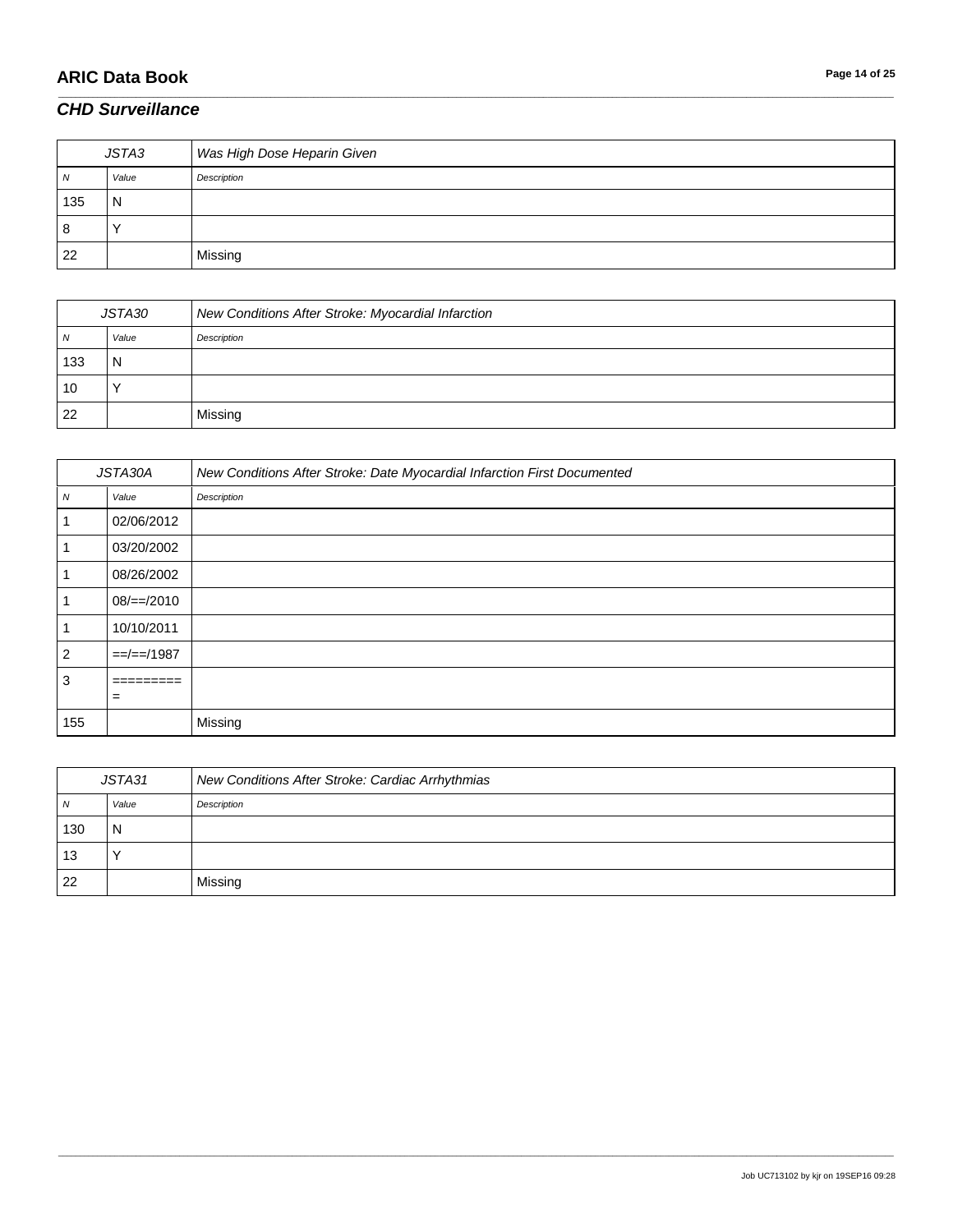# **ARIC Data Book Page 15 of 25**

#### *CHD Surveillance*

| JSTA31A |            | New Conditions After Stroke: Date Cardiac Arrhythmias First Documented |
|---------|------------|------------------------------------------------------------------------|
| N       | Value      | Description                                                            |
| 1       | 01/04/2011 |                                                                        |
|         | 02/19/2005 |                                                                        |
| 1       | 03/17/2008 |                                                                        |
| 1       | 04/01/2007 |                                                                        |
|         | 08/02/2010 |                                                                        |
|         | 09/02/2004 |                                                                        |
|         | 09/20/2004 |                                                                        |
|         | 09/30/2006 |                                                                        |
|         | 10/19/2007 |                                                                        |
| 1       | 11/16/2003 |                                                                        |
| 3       | =========  |                                                                        |
|         | $=$        |                                                                        |
| 152     |            | Missing                                                                |

\_\_\_\_\_\_\_\_\_\_\_\_\_\_\_\_\_\_\_\_\_\_\_\_\_\_\_\_\_\_\_\_\_\_\_\_\_\_\_\_\_\_\_\_\_\_\_\_\_\_\_\_\_\_\_\_\_\_\_\_\_\_\_\_\_\_\_\_\_\_\_\_\_\_\_\_\_\_\_\_\_\_\_\_\_\_\_\_\_\_\_\_\_\_\_\_\_\_\_\_\_\_\_\_\_\_\_\_\_\_\_\_\_\_\_\_\_\_\_\_\_\_\_\_\_\_\_\_\_\_\_\_\_\_\_\_\_\_\_\_\_\_\_\_\_\_\_\_\_\_\_\_\_\_\_\_\_\_\_\_\_\_\_\_\_\_\_\_\_\_\_\_\_\_\_\_\_\_\_\_\_\_\_\_\_\_\_\_\_\_\_\_\_

| JSTA32 |       | New Conditions After Stroke: Deep Vein Thrombosis |
|--------|-------|---------------------------------------------------|
| N      | Value | Description                                       |
| 140    | N     |                                                   |
| -3     |       |                                                   |
| 22     |       | Missing                                           |

| JSTA32A |            | New Conditions After Stroke: Date Deep Vein Thrombosis First Documented |
|---------|------------|-------------------------------------------------------------------------|
| N       | Value      | Description                                                             |
|         | 03/04/2005 |                                                                         |
|         | 09/18/2004 |                                                                         |
|         | $=$        |                                                                         |
| 162     |            | Missing                                                                 |

| JSTA33 |       | New Conditions After Stroke: Aspiration |
|--------|-------|-----------------------------------------|
| N      | Value | Description                             |
| 140    | N     |                                         |
| -3     |       |                                         |
| 22     |       | Missing                                 |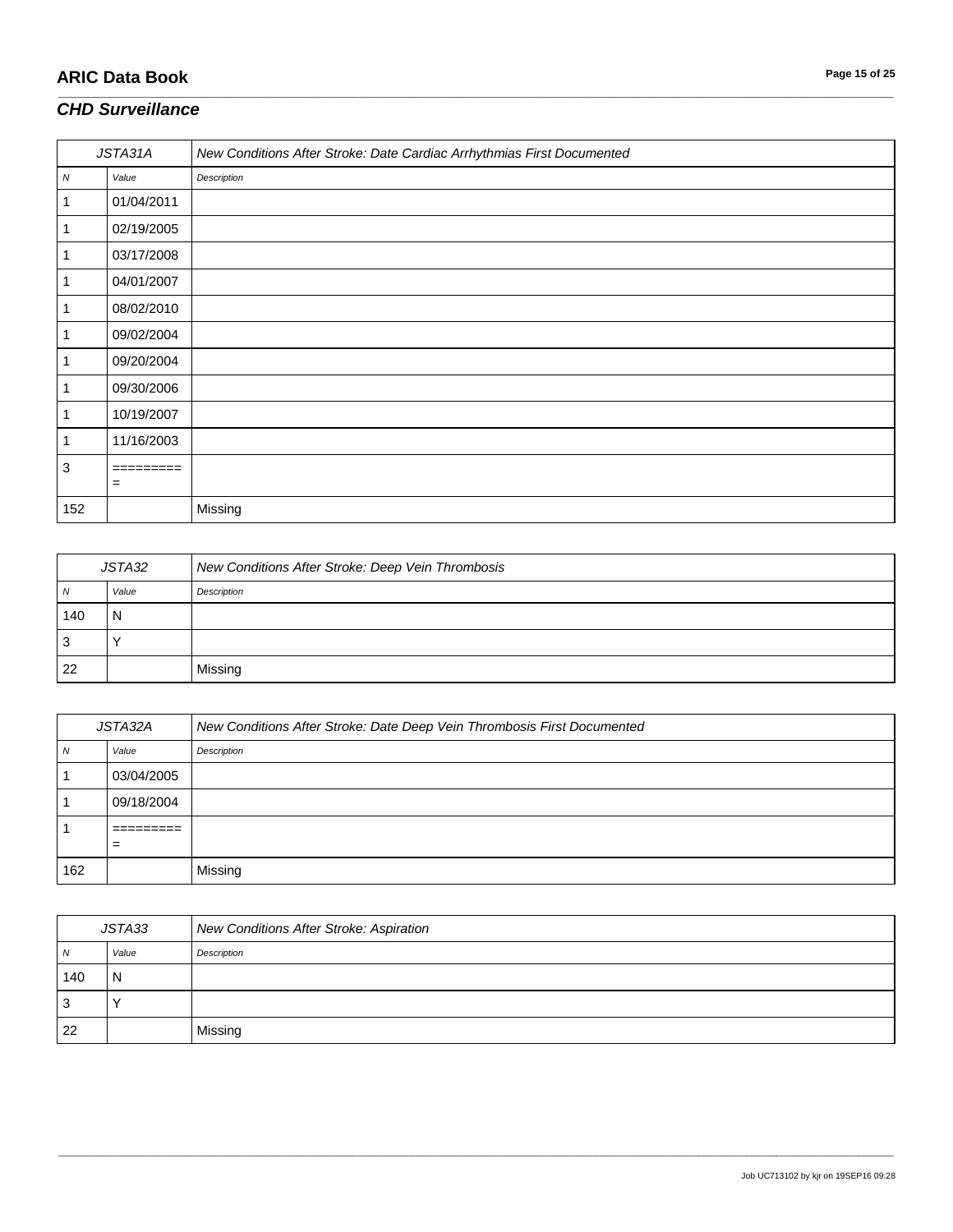# **ARIC Data Book Page 16 of 25**

#### *CHD Surveillance*

| JSTA33A |            | New Conditions After Stroke: Date Aspiration First Documented |
|---------|------------|---------------------------------------------------------------|
| N       | Value      | Description                                                   |
|         | 03/20/2008 |                                                               |
|         | 04/03/2007 |                                                               |
|         | 09/02/2004 |                                                               |
| 162     |            | Missing                                                       |

\_\_\_\_\_\_\_\_\_\_\_\_\_\_\_\_\_\_\_\_\_\_\_\_\_\_\_\_\_\_\_\_\_\_\_\_\_\_\_\_\_\_\_\_\_\_\_\_\_\_\_\_\_\_\_\_\_\_\_\_\_\_\_\_\_\_\_\_\_\_\_\_\_\_\_\_\_\_\_\_\_\_\_\_\_\_\_\_\_\_\_\_\_\_\_\_\_\_\_\_\_\_\_\_\_\_\_\_\_\_\_\_\_\_\_\_\_\_\_\_\_\_\_\_\_\_\_\_\_\_\_\_\_\_\_\_\_\_\_\_\_\_\_\_\_\_\_\_\_\_\_\_\_\_\_\_\_\_\_\_\_\_\_\_\_\_\_\_\_\_\_\_\_\_\_\_\_\_\_\_\_\_\_\_\_\_\_\_\_\_\_\_\_

| JSTA34 |       | New Conditions After Stroke: Impaired Breathing/Respiration |
|--------|-------|-------------------------------------------------------------|
| N      | Value | Description                                                 |
| 121    | N     |                                                             |
| -22    |       |                                                             |
| 22     |       | Missing                                                     |

| JSTA34A |         | New Conditions After Stroke: Date Impaired Breathing/Respiration First Documented |
|---------|---------|-----------------------------------------------------------------------------------|
| N       | Value   | Description                                                                       |
| -22     | Present | Text suppressed                                                                   |
| 143     |         | Missing                                                                           |

| JSTA35 |       | New Conditions After Stroke: Pulmonary Embolism |
|--------|-------|-------------------------------------------------|
| N      | Value | Description                                     |
| 141    | N     |                                                 |
| 2      |       |                                                 |
| -22    |       | Missing                                         |

| JSTA35A |            | New Conditions After Stroke: Date Pulmonary Embolism First Documented |
|---------|------------|-----------------------------------------------------------------------|
| N       | Value      | Description                                                           |
|         | 10/12/2008 |                                                                       |
|         | 11/21/2005 |                                                                       |
| 163     |            | Missing                                                               |

| JSTA36 |       | New Conditions After Stroke: Pneumonia |
|--------|-------|----------------------------------------|
| N      | Value | Description                            |
| 136    | N     |                                        |
|        |       |                                        |
| 22     |       | Missing                                |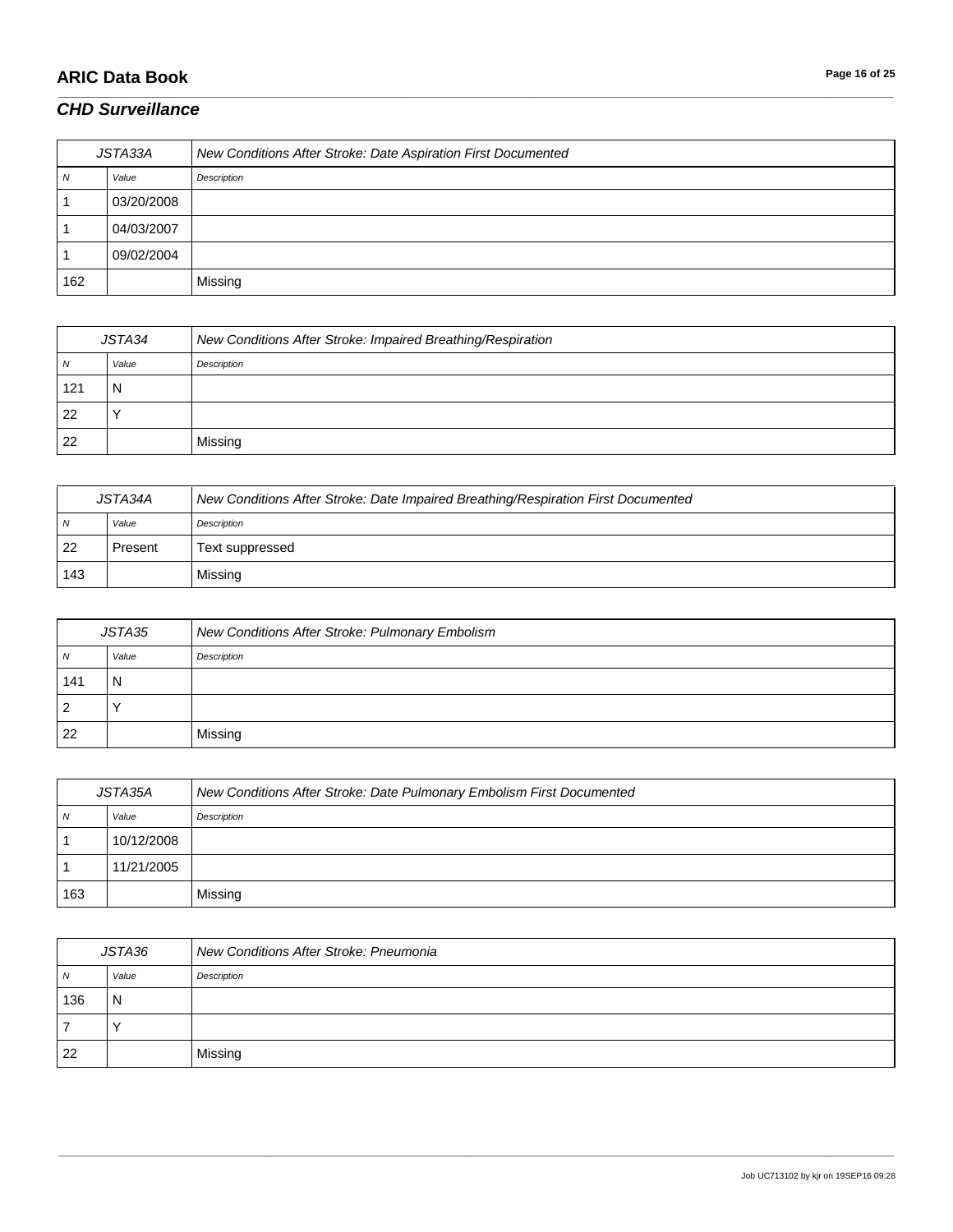# **ARIC Data Book Page 17 of 25**

#### *CHD Surveillance*

| JSTA36A        |                        | New Conditions After Stroke: Date Pneumonia First Documented |
|----------------|------------------------|--------------------------------------------------------------|
| N              | Value                  | Description                                                  |
|                | 01/07/2006             |                                                              |
|                | 04/22/2011             |                                                              |
|                | 06/17/2009             |                                                              |
|                | 07/19/2011             |                                                              |
|                | 09/02/2004             |                                                              |
| $\overline{2}$ | _________<br>_________ |                                                              |
|                | $\qquad \qquad =$      |                                                              |
| 158            |                        | Missing                                                      |

\_\_\_\_\_\_\_\_\_\_\_\_\_\_\_\_\_\_\_\_\_\_\_\_\_\_\_\_\_\_\_\_\_\_\_\_\_\_\_\_\_\_\_\_\_\_\_\_\_\_\_\_\_\_\_\_\_\_\_\_\_\_\_\_\_\_\_\_\_\_\_\_\_\_\_\_\_\_\_\_\_\_\_\_\_\_\_\_\_\_\_\_\_\_\_\_\_\_\_\_\_\_\_\_\_\_\_\_\_\_\_\_\_\_\_\_\_\_\_\_\_\_\_\_\_\_\_\_\_\_\_\_\_\_\_\_\_\_\_\_\_\_\_\_\_\_\_\_\_\_\_\_\_\_\_\_\_\_\_\_\_\_\_\_\_\_\_\_\_\_\_\_\_\_\_\_\_\_\_\_\_\_\_\_\_\_\_\_\_\_\_\_\_

| JSTA37 |       | New Conditions After Stroke: Urinary Tract Infection |
|--------|-------|------------------------------------------------------|
| N      | Value | Description                                          |
| 135    | N     |                                                      |
| l 8    |       |                                                      |
| 22     |       | Missing                                              |

| JSTA37A |            | New Conditions After Stroke: Date Urinary Tract Infection First Documented |
|---------|------------|----------------------------------------------------------------------------|
| N       | Value      | Description                                                                |
|         | 02/27/2009 |                                                                            |
|         | 03/27/2009 |                                                                            |
|         | 04/25/2008 |                                                                            |
|         | 06/17/2009 |                                                                            |
|         | 09/18/2002 |                                                                            |
|         | 09/20/2004 |                                                                            |
|         | 10/09/2011 |                                                                            |
|         |            |                                                                            |
|         | $=$        |                                                                            |
| 157     |            | Missing                                                                    |

| JSTA38 |       | <b>New Conditions After Stroke: Phlebitis</b> |
|--------|-------|-----------------------------------------------|
| N      | Value | Description                                   |
| 143    | N     |                                               |
| 22     |       | Missing                                       |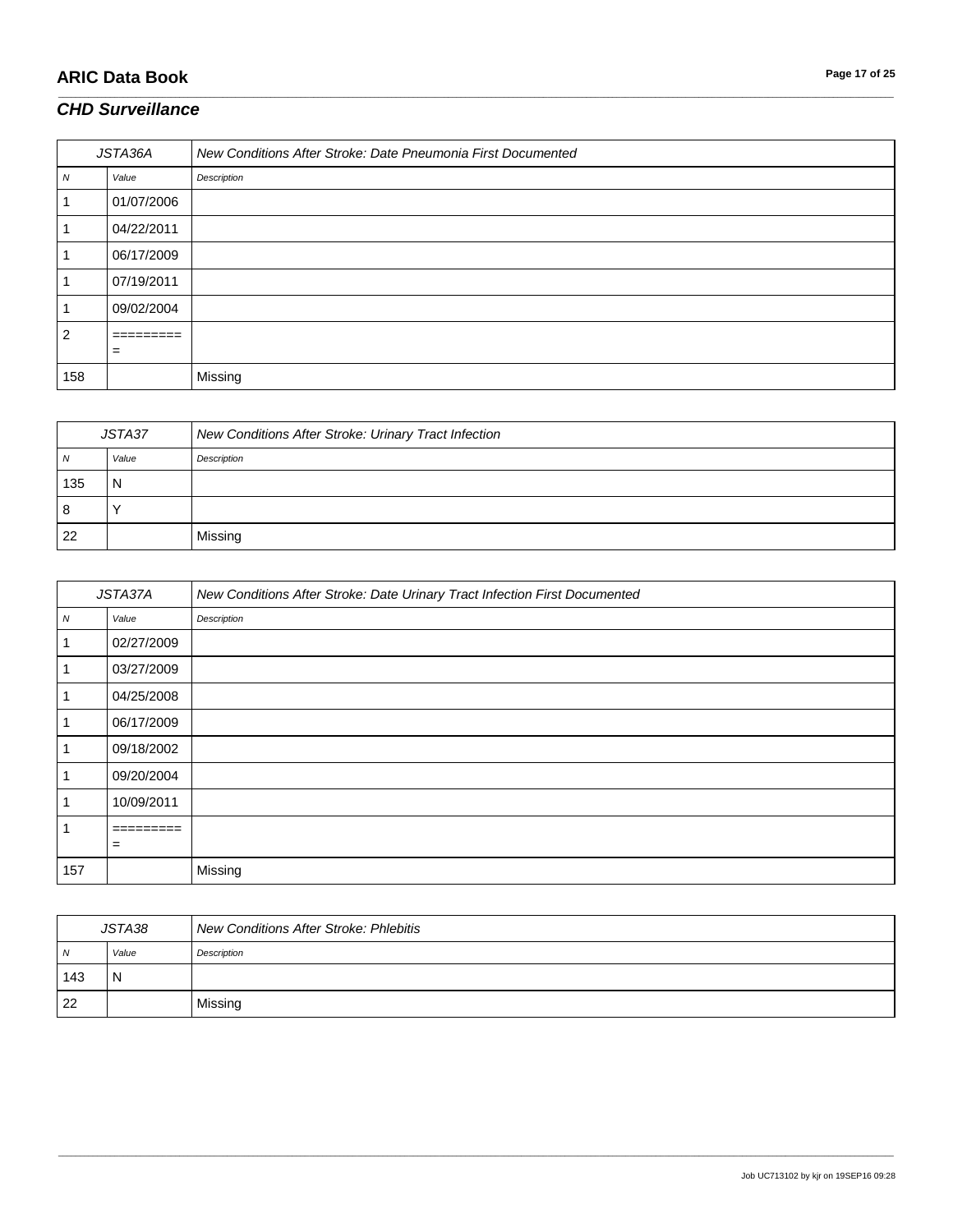## **ARIC Data Book Page 18 of 25**

### *CHD Surveillance*

| JSTA38A |       | New Conditions After Stroke: Date Phlebitis First Documented |
|---------|-------|--------------------------------------------------------------|
| N       | Value | Description                                                  |
| 165     |       | Missing                                                      |

\_\_\_\_\_\_\_\_\_\_\_\_\_\_\_\_\_\_\_\_\_\_\_\_\_\_\_\_\_\_\_\_\_\_\_\_\_\_\_\_\_\_\_\_\_\_\_\_\_\_\_\_\_\_\_\_\_\_\_\_\_\_\_\_\_\_\_\_\_\_\_\_\_\_\_\_\_\_\_\_\_\_\_\_\_\_\_\_\_\_\_\_\_\_\_\_\_\_\_\_\_\_\_\_\_\_\_\_\_\_\_\_\_\_\_\_\_\_\_\_\_\_\_\_\_\_\_\_\_\_\_\_\_\_\_\_\_\_\_\_\_\_\_\_\_\_\_\_\_\_\_\_\_\_\_\_\_\_\_\_\_\_\_\_\_\_\_\_\_\_\_\_\_\_\_\_\_\_\_\_\_\_\_\_\_\_\_\_\_\_\_\_\_

| JSTA39 |       | Method Of Data Collection |
|--------|-------|---------------------------|
| N      | Value | Description               |
| 86     | ◡     |                           |
| 79     | D     |                           |

| JSTA3A |            | Date When High Dose Heparin Started |
|--------|------------|-------------------------------------|
| N      | Value      | Description                         |
|        | 02/21/2007 |                                     |
|        | 03/11/2005 |                                     |
| 1      | 04/08/2004 |                                     |
| 1      | 04/11/2011 |                                     |
|        | 04/26/2012 |                                     |
|        | 08/17/2010 |                                     |
|        | 09/19/2009 |                                     |
|        | 10/01/2011 |                                     |
|        | 12/02/2003 |                                     |
| 156    |            | Missing                             |

| JSTA3B         |       | Time When High Dose Heparin Started |
|----------------|-------|-------------------------------------|
| ${\cal N}$     | Value | Description                         |
| 1              | 04:54 |                                     |
|                | 06:00 |                                     |
| $\overline{2}$ | 09:00 |                                     |
|                | 17:31 |                                     |
|                | 19:00 |                                     |
|                | 21:00 |                                     |
|                | 22:00 |                                     |
|                | ====  |                                     |
| 156            |       | Missing                             |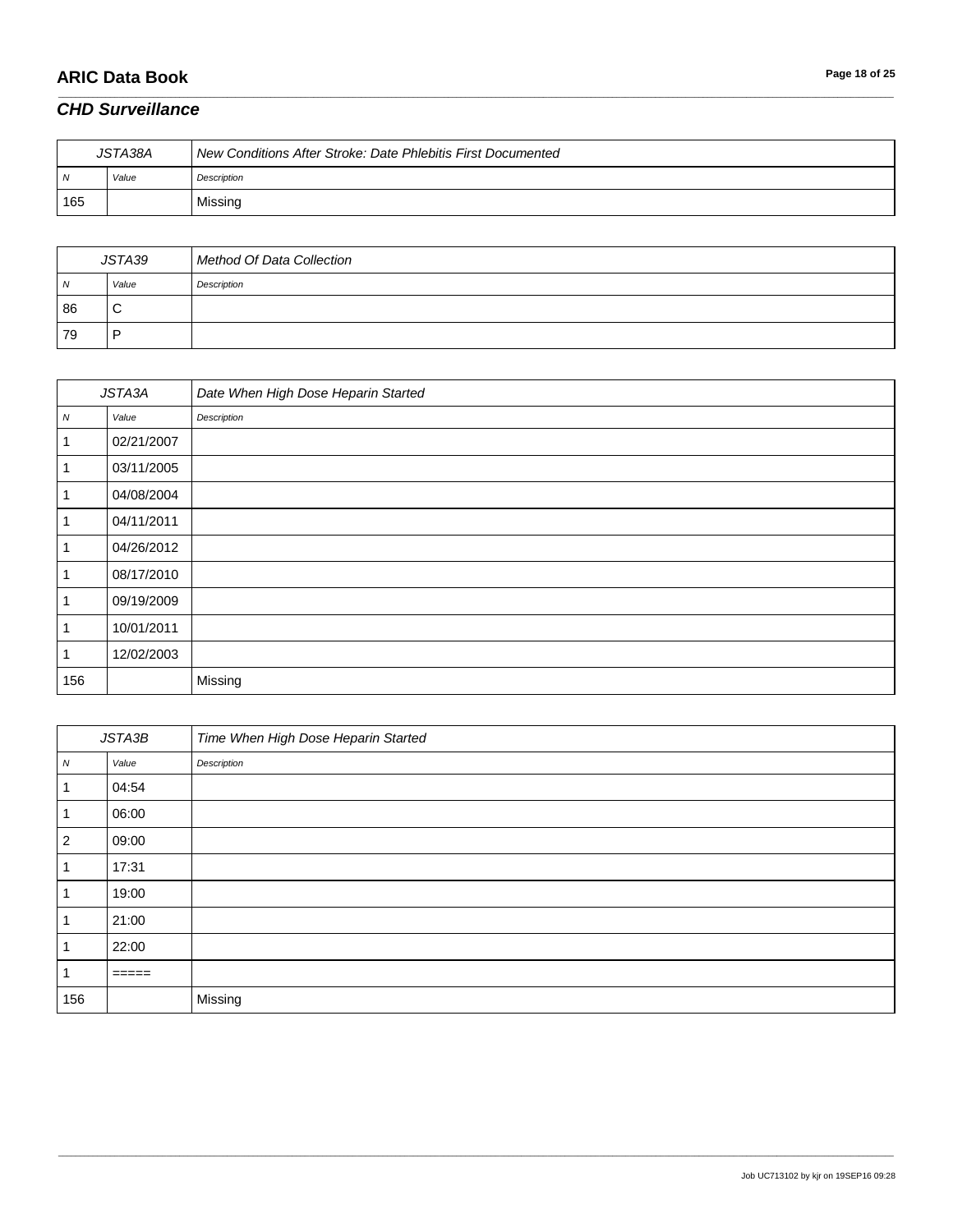# **ARIC Data Book Page 19 of 25**

#### *CHD Surveillance*

| JSTA3C |       | Am Or Pm High Dose Heparin Started |
|--------|-------|------------------------------------|
|        | Value | Description                        |
|        | $=$   |                                    |
| 4      | A     |                                    |
| 4      | D     |                                    |
| 156    |       | Missing                            |

\_\_\_\_\_\_\_\_\_\_\_\_\_\_\_\_\_\_\_\_\_\_\_\_\_\_\_\_\_\_\_\_\_\_\_\_\_\_\_\_\_\_\_\_\_\_\_\_\_\_\_\_\_\_\_\_\_\_\_\_\_\_\_\_\_\_\_\_\_\_\_\_\_\_\_\_\_\_\_\_\_\_\_\_\_\_\_\_\_\_\_\_\_\_\_\_\_\_\_\_\_\_\_\_\_\_\_\_\_\_\_\_\_\_\_\_\_\_\_\_\_\_\_\_\_\_\_\_\_\_\_\_\_\_\_\_\_\_\_\_\_\_\_\_\_\_\_\_\_\_\_\_\_\_\_\_\_\_\_\_\_\_\_\_\_\_\_\_\_\_\_\_\_\_\_\_\_\_\_\_\_\_\_\_\_\_\_\_\_\_\_\_\_

| JSTA3D           |            | Date When High Dose Heparin Stopped |
|------------------|------------|-------------------------------------|
| $\boldsymbol{N}$ | Value      | Description                         |
| 1                | 02/25/2007 |                                     |
|                  | 03/17/2005 |                                     |
|                  | 04/26/2012 |                                     |
| 1                | 08/21/2010 |                                     |
|                  | 09/22/2009 |                                     |
| -1               | 10/03/2011 |                                     |
| -1               | 12/16/2003 |                                     |
| $\overline{2}$   | =========  |                                     |
|                  | $=$        |                                     |
| 156              |            | Missing                             |

| JSTA3E |               | Time When High Dose Heparin Stopped |
|--------|---------------|-------------------------------------|
| N      | Value         | Description                         |
| 2      | 09:00         |                                     |
|        | 10:13         |                                     |
|        | 21:00         |                                     |
|        | 23:22         |                                     |
| 4      | _____<br>---- |                                     |
| 156    |               | Missing                             |

| JSTA3F |       | Am Or Pm High Dose Heparin Stopped |
|--------|-------|------------------------------------|
| N      | Value | Description                        |
| 4      | $=$   |                                    |
| 3      | A     |                                    |
| 2      | n     |                                    |
| 156    |       | Missing                            |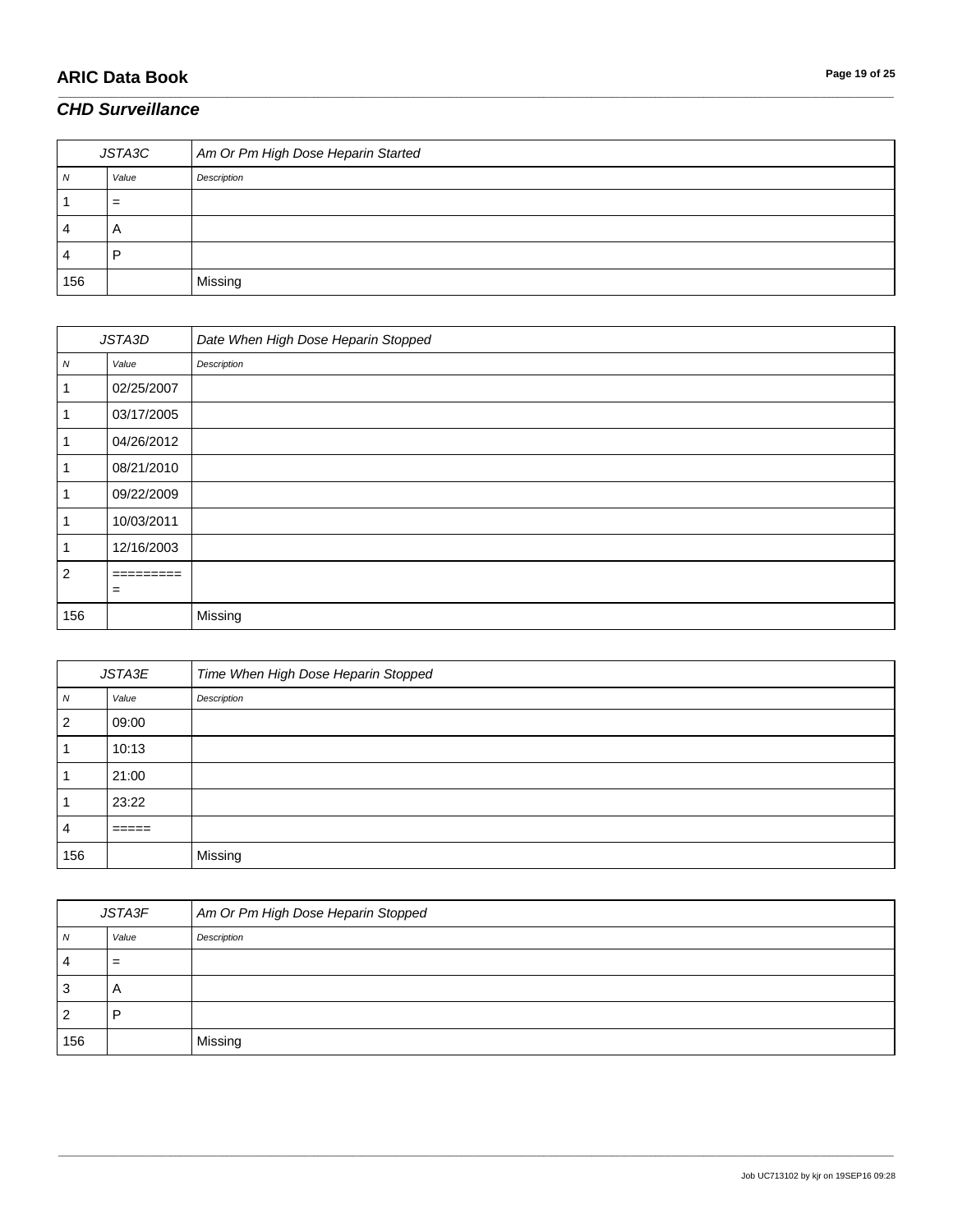# **ARIC Data Book Page 20 of 25**

#### *CHD Surveillance*

| JSTA4   |       | Was Heparin Stopped Due To Complications |
|---------|-------|------------------------------------------|
| N       | Value | Description                              |
|         | $=$   |                                          |
| 138     | N     |                                          |
|         |       |                                          |
| ◠<br>C, |       |                                          |
| 22      |       | Missing                                  |

\_\_\_\_\_\_\_\_\_\_\_\_\_\_\_\_\_\_\_\_\_\_\_\_\_\_\_\_\_\_\_\_\_\_\_\_\_\_\_\_\_\_\_\_\_\_\_\_\_\_\_\_\_\_\_\_\_\_\_\_\_\_\_\_\_\_\_\_\_\_\_\_\_\_\_\_\_\_\_\_\_\_\_\_\_\_\_\_\_\_\_\_\_\_\_\_\_\_\_\_\_\_\_\_\_\_\_\_\_\_\_\_\_\_\_\_\_\_\_\_\_\_\_\_\_\_\_\_\_\_\_\_\_\_\_\_\_\_\_\_\_\_\_\_\_\_\_\_\_\_\_\_\_\_\_\_\_\_\_\_\_\_\_\_\_\_\_\_\_\_\_\_\_\_\_\_\_\_\_\_\_\_\_\_\_\_\_\_\_\_\_\_\_

| JSTA40         |         | Date Of Abstraction |
|----------------|---------|---------------------|
| $\overline{N}$ | Value   | Description         |
| 165            | Present | Text suppressed     |

| JSTA41 |         | Abstractor Code Number |
|--------|---------|------------------------|
| N      | Value   | Description            |
| 165    | Present | Text suppressed        |

| JSTA5A |       | Heparin Withdrawal Complications: Cerebral Hemorrhage |
|--------|-------|-------------------------------------------------------|
| N      | Value | Description                                           |
|        | N     |                                                       |
|        |       |                                                       |
| 161    |       | Missing                                               |

| JSTA5B |       | Heparin Withdrawal Complications: Gastrointestinal Hemorrhage |
|--------|-------|---------------------------------------------------------------|
| N      | Value | Description                                                   |
| -4     | N     |                                                               |
| 161    |       | Missing                                                       |

| JSTA5C |       | Heparin Withdrawal Complications: Genitourinary Bleeding |
|--------|-------|----------------------------------------------------------|
| N      | Value | Description                                              |
| 4      | N     |                                                          |
| 161    |       | Missing                                                  |

| JSTA5D         |       | Heparin Withdrawal Complications: Haemoptysis |
|----------------|-------|-----------------------------------------------|
| N              | Value | Description                                   |
| $\overline{4}$ | N     |                                               |
| 161            |       | Missing                                       |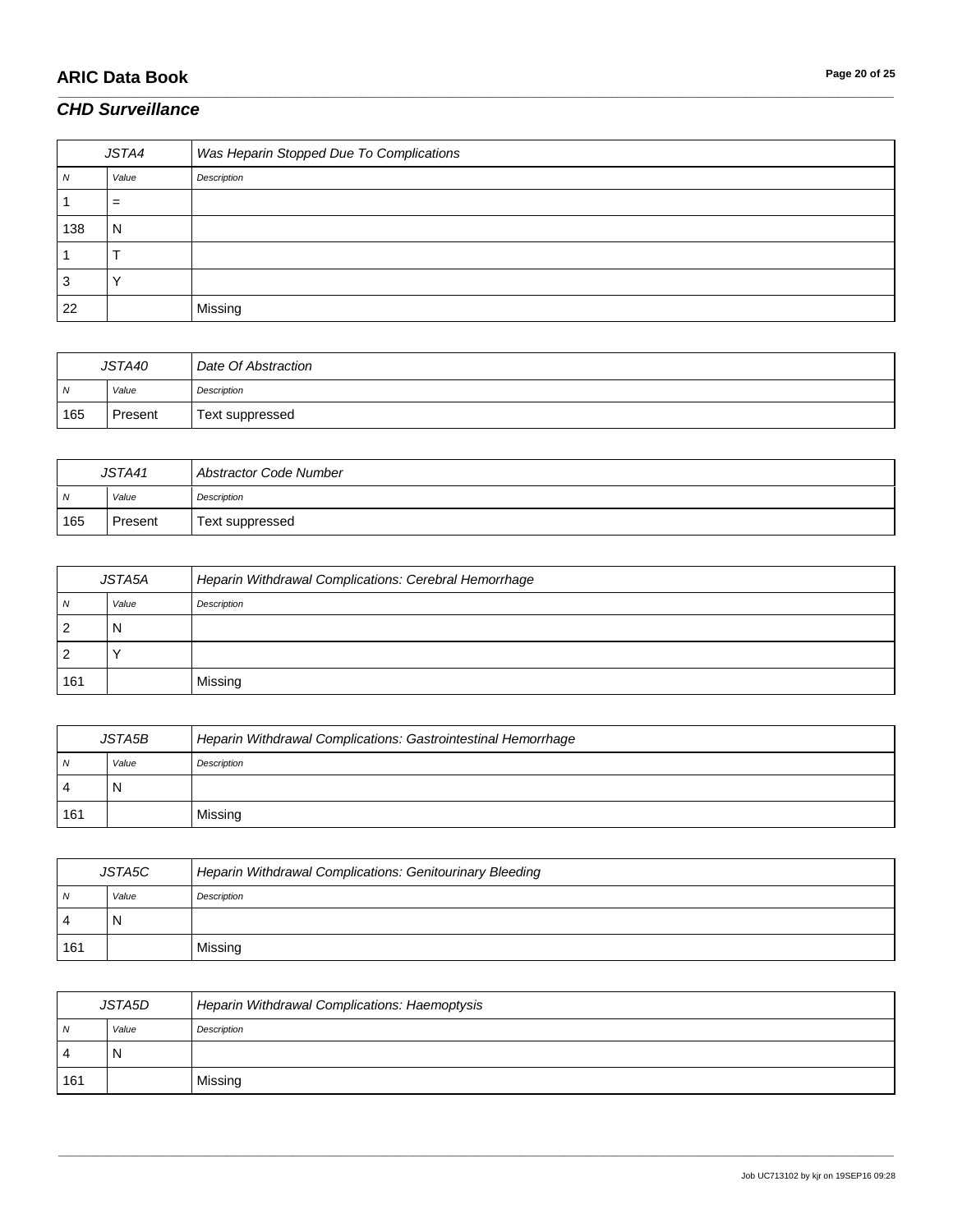# **ARIC Data Book Page 21 of 25**

#### *CHD Surveillance*

| JSTA5E |       | Heparin Withdrawal Complications: Skin Bleeding |
|--------|-------|-------------------------------------------------|
| N      | Value | Description                                     |
| 4      | N     |                                                 |
| 161    |       | Missing                                         |

\_\_\_\_\_\_\_\_\_\_\_\_\_\_\_\_\_\_\_\_\_\_\_\_\_\_\_\_\_\_\_\_\_\_\_\_\_\_\_\_\_\_\_\_\_\_\_\_\_\_\_\_\_\_\_\_\_\_\_\_\_\_\_\_\_\_\_\_\_\_\_\_\_\_\_\_\_\_\_\_\_\_\_\_\_\_\_\_\_\_\_\_\_\_\_\_\_\_\_\_\_\_\_\_\_\_\_\_\_\_\_\_\_\_\_\_\_\_\_\_\_\_\_\_\_\_\_\_\_\_\_\_\_\_\_\_\_\_\_\_\_\_\_\_\_\_\_\_\_\_\_\_\_\_\_\_\_\_\_\_\_\_\_\_\_\_\_\_\_\_\_\_\_\_\_\_\_\_\_\_\_\_\_\_\_\_\_\_\_\_\_\_\_

| JSTA5F |       | Heparin Withdrawal Complications: Transfusion Required |
|--------|-------|--------------------------------------------------------|
| N      | Value | Description                                            |
| 4      | N     |                                                        |
| 161    |       | Missing                                                |

| JSTA5G |       | Heparin Withdrawal Complications: Hypotension |
|--------|-------|-----------------------------------------------|
| N      | Value | Description                                   |
| 4      | N     |                                               |
| 161    |       | Missing                                       |

| <b>JSTA5H</b> |       | Heparin Withdrawal Complications: Anaphylaxis/Purpuric Rash |
|---------------|-------|-------------------------------------------------------------|
| N             | Value | Description                                                 |
| 4             | N     |                                                             |
| 161           |       | Missing                                                     |

| JSTA5I         |       | Heparin Withdrawal Complications: Other |
|----------------|-------|-----------------------------------------|
| $\overline{N}$ | Value | Description                             |
| 3              | N     |                                         |
|                |       |                                         |
| 161            |       | Missing                                 |

| <b>JSTA5J</b> |                                                | Heparin Withdrawal Complications: Specify Other |
|---------------|------------------------------------------------|-------------------------------------------------|
| N             | Value                                          | Description                                     |
|               | R& L ARM<br><b>WEAKNES</b><br><b>S APHASIA</b> |                                                 |
| 164           |                                                | Missing                                         |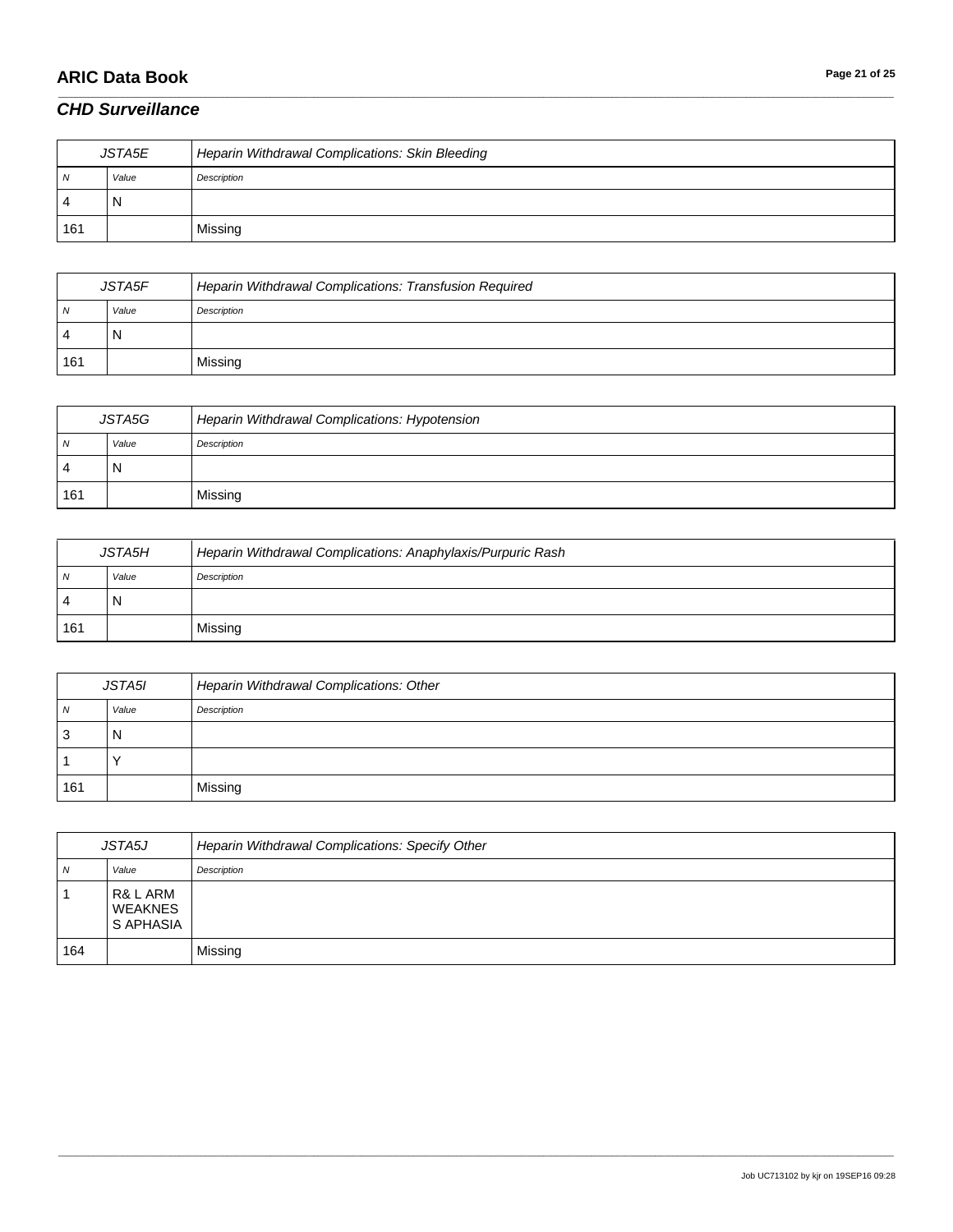# **ARIC Data Book Page 22 of 25**

#### *CHD Surveillance*

| JSTA6 |       | Were Other Anticoagulants Stopped Due To Bleeding Complication |
|-------|-------|----------------------------------------------------------------|
|       | Value | Description                                                    |
| 139   | N     |                                                                |
|       |       |                                                                |
|       |       |                                                                |
| 23    |       | Missing                                                        |

\_\_\_\_\_\_\_\_\_\_\_\_\_\_\_\_\_\_\_\_\_\_\_\_\_\_\_\_\_\_\_\_\_\_\_\_\_\_\_\_\_\_\_\_\_\_\_\_\_\_\_\_\_\_\_\_\_\_\_\_\_\_\_\_\_\_\_\_\_\_\_\_\_\_\_\_\_\_\_\_\_\_\_\_\_\_\_\_\_\_\_\_\_\_\_\_\_\_\_\_\_\_\_\_\_\_\_\_\_\_\_\_\_\_\_\_\_\_\_\_\_\_\_\_\_\_\_\_\_\_\_\_\_\_\_\_\_\_\_\_\_\_\_\_\_\_\_\_\_\_\_\_\_\_\_\_\_\_\_\_\_\_\_\_\_\_\_\_\_\_\_\_\_\_\_\_\_\_\_\_\_\_\_\_\_\_\_\_\_\_\_\_\_

| JSTA6A |       | Other Anticoagulants Stopped: Coumarin Compounds (Warfarin/Coumadin/Dicumarol, Etc) |
|--------|-------|-------------------------------------------------------------------------------------|
| ΙV     | Value | Description                                                                         |
| 137    | N     |                                                                                     |
|        |       |                                                                                     |
|        |       |                                                                                     |
| 22     |       | Missing                                                                             |

| JSTA6B |       | Other Anticoagulants Stopped: Aspirin |
|--------|-------|---------------------------------------|
| N      | Value | Description                           |
| 143    | N     |                                       |
| 22     |       | Missing                               |

| JSTA6C         |       | Other Anitcoagulants Stopped: Plavix |
|----------------|-------|--------------------------------------|
| $\overline{N}$ | Value | Description                          |
| 141            | N     |                                      |
|                |       |                                      |
|                |       |                                      |
| 22             |       | Missing                              |

| JSTA6D |       | Other Anticoagulants Stopped: Ticlopidine |
|--------|-------|-------------------------------------------|
| ΙV     | Value | Description                               |
| 142    | N     |                                           |
|        |       |                                           |
| 22     |       | Missing                                   |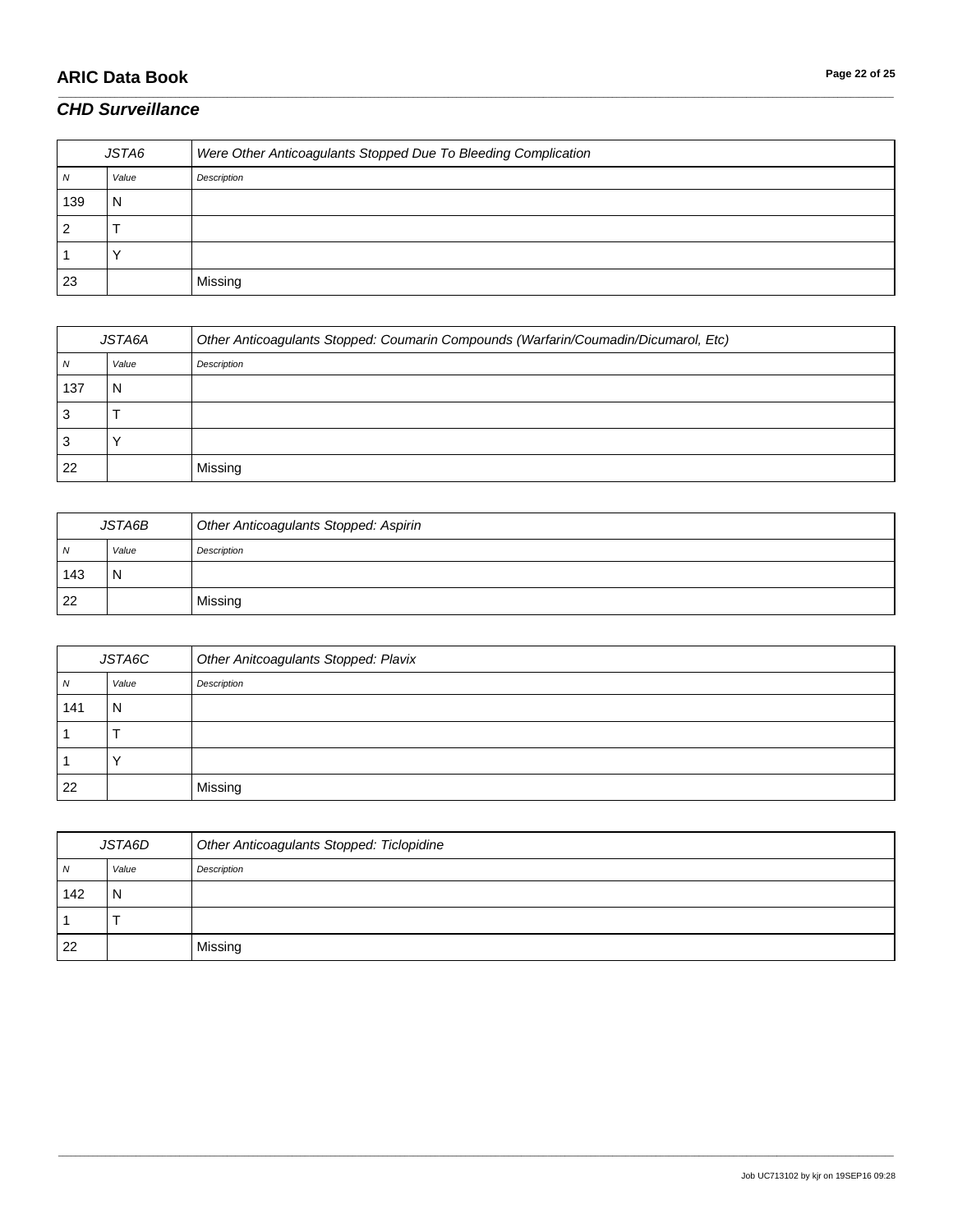# **ARIC Data Book Page 23 of 25**

#### *CHD Surveillance*

| JSTA6E |       | Other Anticoagulants Stopped: Others |
|--------|-------|--------------------------------------|
| 1V     | Value | Description                          |
| 142    | N     |                                      |
|        |       |                                      |
| 22     |       | Missing                              |

\_\_\_\_\_\_\_\_\_\_\_\_\_\_\_\_\_\_\_\_\_\_\_\_\_\_\_\_\_\_\_\_\_\_\_\_\_\_\_\_\_\_\_\_\_\_\_\_\_\_\_\_\_\_\_\_\_\_\_\_\_\_\_\_\_\_\_\_\_\_\_\_\_\_\_\_\_\_\_\_\_\_\_\_\_\_\_\_\_\_\_\_\_\_\_\_\_\_\_\_\_\_\_\_\_\_\_\_\_\_\_\_\_\_\_\_\_\_\_\_\_\_\_\_\_\_\_\_\_\_\_\_\_\_\_\_\_\_\_\_\_\_\_\_\_\_\_\_\_\_\_\_\_\_\_\_\_\_\_\_\_\_\_\_\_\_\_\_\_\_\_\_\_\_\_\_\_\_\_\_\_\_\_\_\_\_\_\_\_\_\_\_\_

| <b>JSTA6F</b> |       | Other Anitcoagulants Stopped: Specify Others |
|---------------|-------|----------------------------------------------|
| N             | Value | Description                                  |
| 165           |       | Missing                                      |

| JSTA7          |       | Were Statins Administered/Given |
|----------------|-------|---------------------------------|
| $\overline{M}$ | Value | Description                     |
| 103            | N     |                                 |
| 37             |       |                                 |
| 25             |       | Missing                         |

| JSTA8A |       | Admission Diagnostic Tests Performed: Carotid Ultrasound |
|--------|-------|----------------------------------------------------------|
| N      | Value | Description                                              |
| 102    | N     |                                                          |
| -41    |       |                                                          |
| 22     |       | Missing                                                  |

| JSTA8B         |       | Admission Diagnostic Tests Performed: Cardiac Ultrasound |
|----------------|-------|----------------------------------------------------------|
| $\overline{N}$ | Value | Description                                              |
| 143            | N     |                                                          |
| 22             |       | Missing                                                  |

| JSTA8C         |       | Admission Diagnostic Tests Performed: Pet Scan |
|----------------|-------|------------------------------------------------|
| $\overline{N}$ | Value | Description                                    |
| 143            | N     |                                                |
| 22             |       | Missing                                        |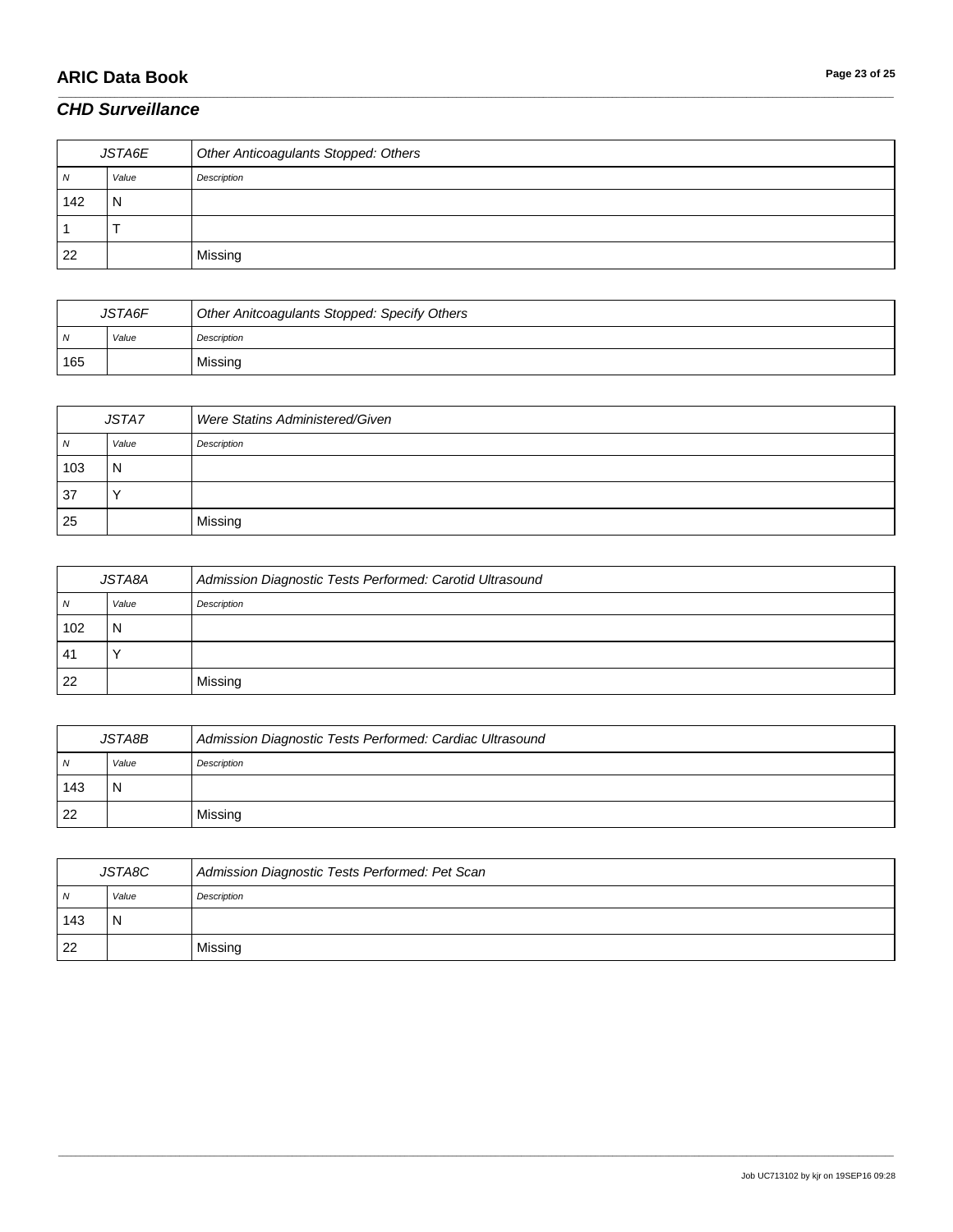## **ARIC Data Book Page 24 of 25**

### *CHD Surveillance*

| JSTA8D |       | Admission Diagnostic Tests Performed: Mra (Mr Angiography) |
|--------|-------|------------------------------------------------------------|
| N      | Value | Description                                                |
| 125    | N     |                                                            |
| 18     |       |                                                            |
| 22     |       | Missing                                                    |

\_\_\_\_\_\_\_\_\_\_\_\_\_\_\_\_\_\_\_\_\_\_\_\_\_\_\_\_\_\_\_\_\_\_\_\_\_\_\_\_\_\_\_\_\_\_\_\_\_\_\_\_\_\_\_\_\_\_\_\_\_\_\_\_\_\_\_\_\_\_\_\_\_\_\_\_\_\_\_\_\_\_\_\_\_\_\_\_\_\_\_\_\_\_\_\_\_\_\_\_\_\_\_\_\_\_\_\_\_\_\_\_\_\_\_\_\_\_\_\_\_\_\_\_\_\_\_\_\_\_\_\_\_\_\_\_\_\_\_\_\_\_\_\_\_\_\_\_\_\_\_\_\_\_\_\_\_\_\_\_\_\_\_\_\_\_\_\_\_\_\_\_\_\_\_\_\_\_\_\_\_\_\_\_\_\_\_\_\_\_\_\_\_

| JSTA8E |       | Admission Diagnostic Tests Performed: Invasive Cerebral Angiography |
|--------|-------|---------------------------------------------------------------------|
| N      | Value | Description                                                         |
| 137    |       |                                                                     |
| 6      |       |                                                                     |
| -22    |       | Missing                                                             |

| JSTA8F |       | Admission Diagnostic Tests Performed: Cardiac Angiography |
|--------|-------|-----------------------------------------------------------|
| N      | Value | Description                                               |
| 143    |       |                                                           |
| 22     |       | Missing                                                   |

| JSTA8G |       | Admission Diagnostic Tests Performed: Brain Imaging (Ct Or Mri) |
|--------|-------|-----------------------------------------------------------------|
| N      | Value | Description                                                     |
| -4     | N     |                                                                 |
| 139    |       |                                                                 |
| -22    |       | Missing                                                         |

| JSTA8H |       | Admission Diagnostic Tests Performed: Number Of Cts Performed |
|--------|-------|---------------------------------------------------------------|
| N      | Value | Description                                                   |
| 111    | A     |                                                               |
| 14     | в     |                                                               |
| 18     | D     |                                                               |
| 22     |       | Missing                                                       |

| JSTA8I |       | Admission Diagnostic Tests Performed: Number Of Mris Performed |
|--------|-------|----------------------------------------------------------------|
| N      | Value | Description                                                    |
| 98     | A     |                                                                |
| 3      | в     |                                                                |
| 42     | D     |                                                                |
| 22     |       | Missing                                                        |